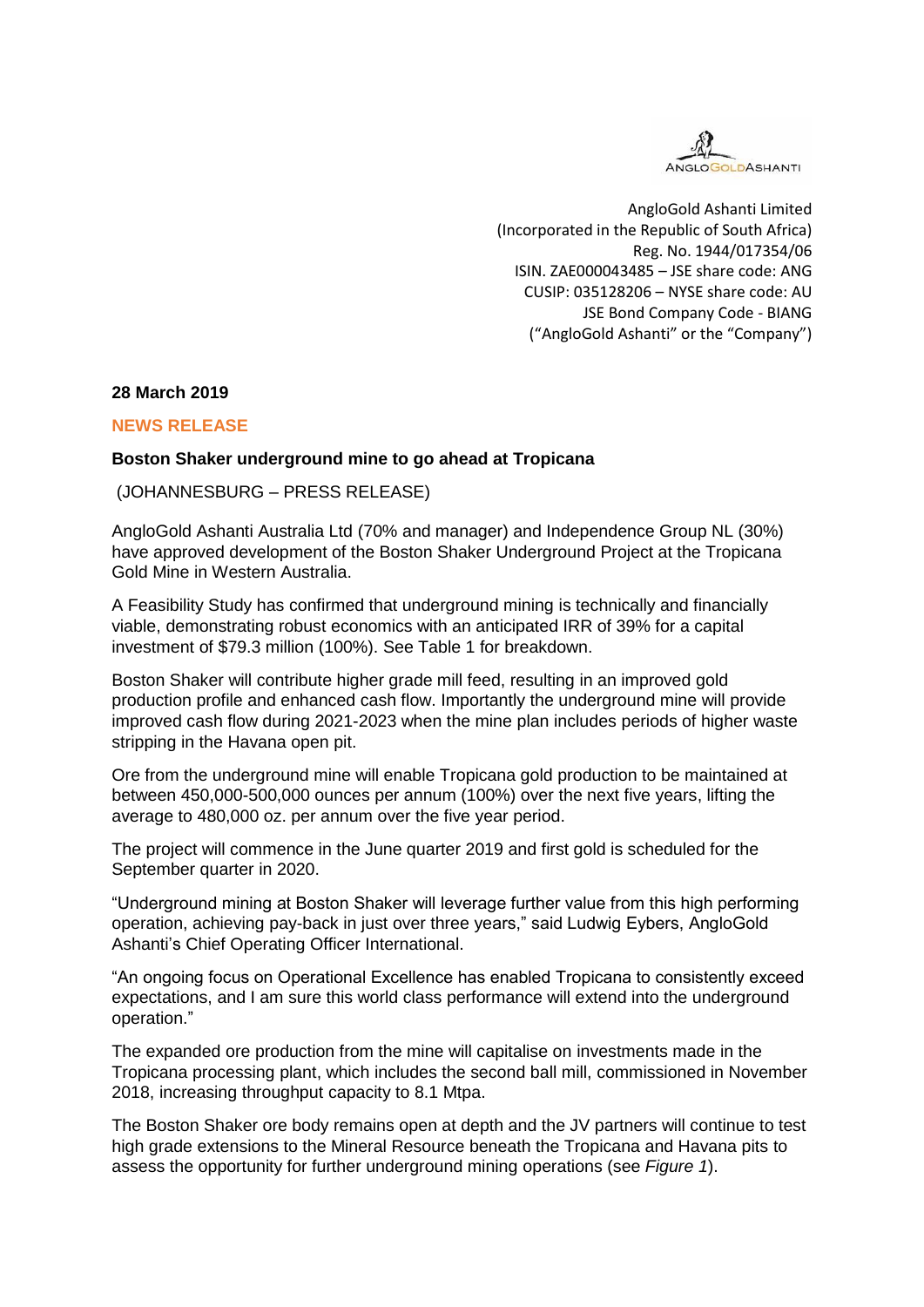

### *Figure 1: Tropicana Underground Opportunities*

#### **Project Details**

A maiden underground Ore Reserve has been declared at Tropicana, based on an Ore Reserve gold price of \$1,100/oz The Boston Shaker (100%) Ore Reserve is estimated at 2.8 million tonnes grading 3.84 g/t for 317,000 oz of contained gold – see *Table 2*.

The Boston Shaker underground Mineral Resource estimate is 12.5 Mt at 4.2 g/t for 1.7 Moz – see *Table 3*.

The Feasibility Study was based on the mining of 6.58 million tonnes, grading 3.84 g/t, assuming the systematic conversion of Mineral Resources to Ore Reserves over the life of the mine.

The average underground mining rate will be approximately 1.1 Mtpa (including development) over an eight year mine life to 2026 to produce a total of 732,000 oz. Mining methods will comprise conventional mechanised mining and underhand sublevel open stoping.

The proposed mining fleet comprises: two jumbos, two production drills, three remotecapable loaders and four trucks.

An underground mining contract has been awarded to Macmahon Holdings Ltd (Macmahon), the mining alliance partner at Tropicana since commencement of open pit mining in 2012. As Macmahon will operate both the open pit and underground mines significant operational and management synergies will be delivered.

The underground operation adds an additional year to Tropicana's overall mine life, taking it to 2029 based on the current Measured, Indicated and Inferred Mineral Resource of 136.2 Mt at 1.76 g/t for a contained 7.7 Moz.

Decline development is expected to commence in Q2 2019 with mining of the first stope scheduled to begin in August 2020. The portal will be located in the completed Tropicana Pit, to minimise interaction between the open pit fleet working in the Boston Shaker pit and underground equipment (*see Figure 2*).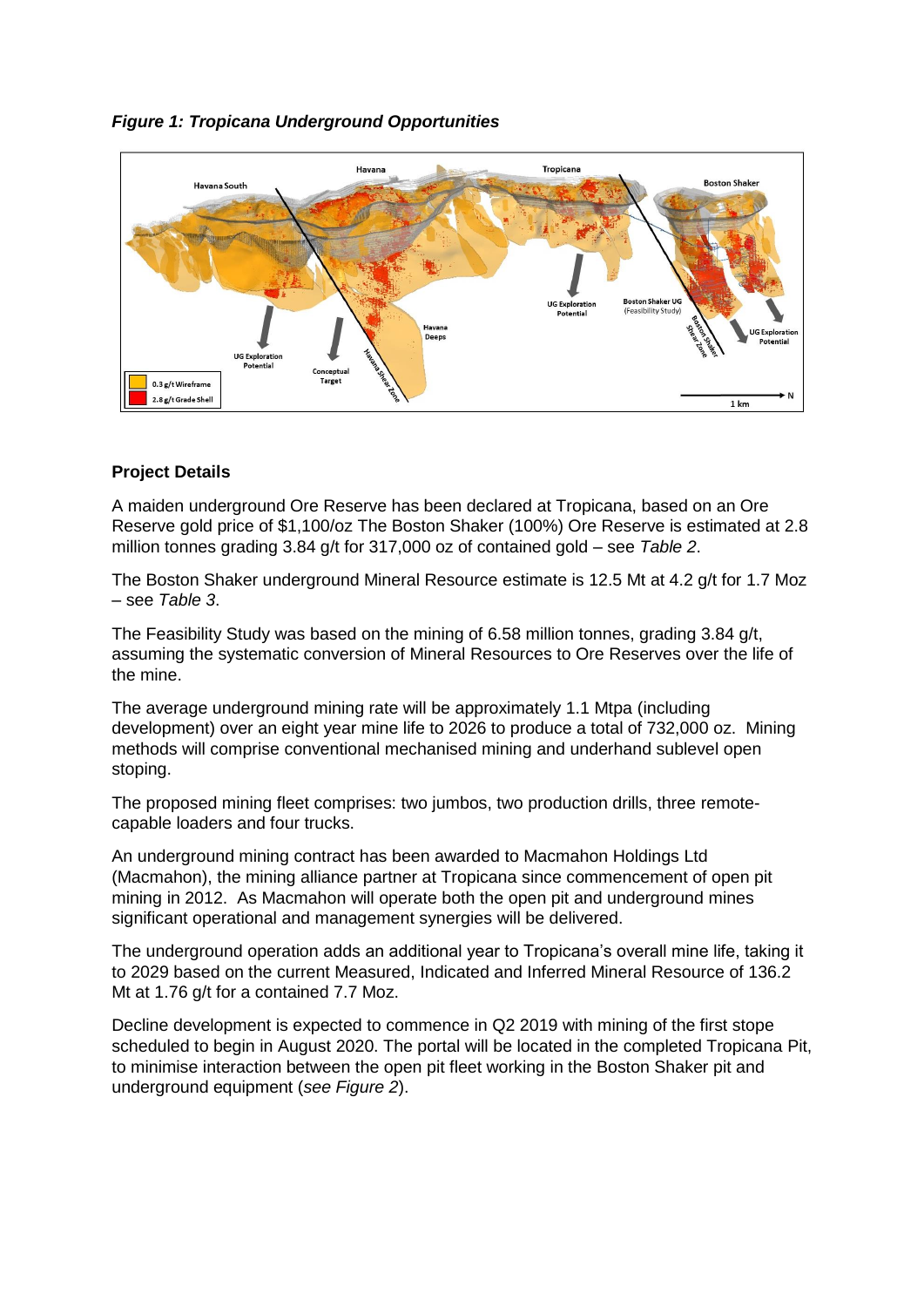

### *Figure 2: Boston Shaker Decline Location and Stope Design*

Average underground mining costs, including geology, are anticipated to be between \$55- \$60/tonne.

Metallurgical test work based on current processing plant conditions indicate a recovery rate of 89.9% from the underground ore. Underground ore will be blended with open pit ore and no changes are anticipated in the plant operating expenditure.

The capital cost (100%) is estimated at \$79.3 million (A\$105.7 million) – see *Table 1* for breakdown.

| <b>Description</b>           | <b>Total</b><br><b>US\$ million</b><br>(100%, Nominal) | 2019<br><b>US\$ million</b><br>(100%, Nominal) (100%, Nominal) | 2020<br><b>US\$ million</b> |
|------------------------------|--------------------------------------------------------|----------------------------------------------------------------|-----------------------------|
| Mining (ORD)                 | 46.6                                                   | 18.7                                                           | 27.9                        |
| Infrastructure and Indirects | 32.7                                                   | 18.9                                                           | 13.7                        |
| <b>Total Capex</b>           | 79.3                                                   | 37.7                                                           | 41.6                        |

#### *Table 1: Boston Shaker Underground Project Capital Cost.*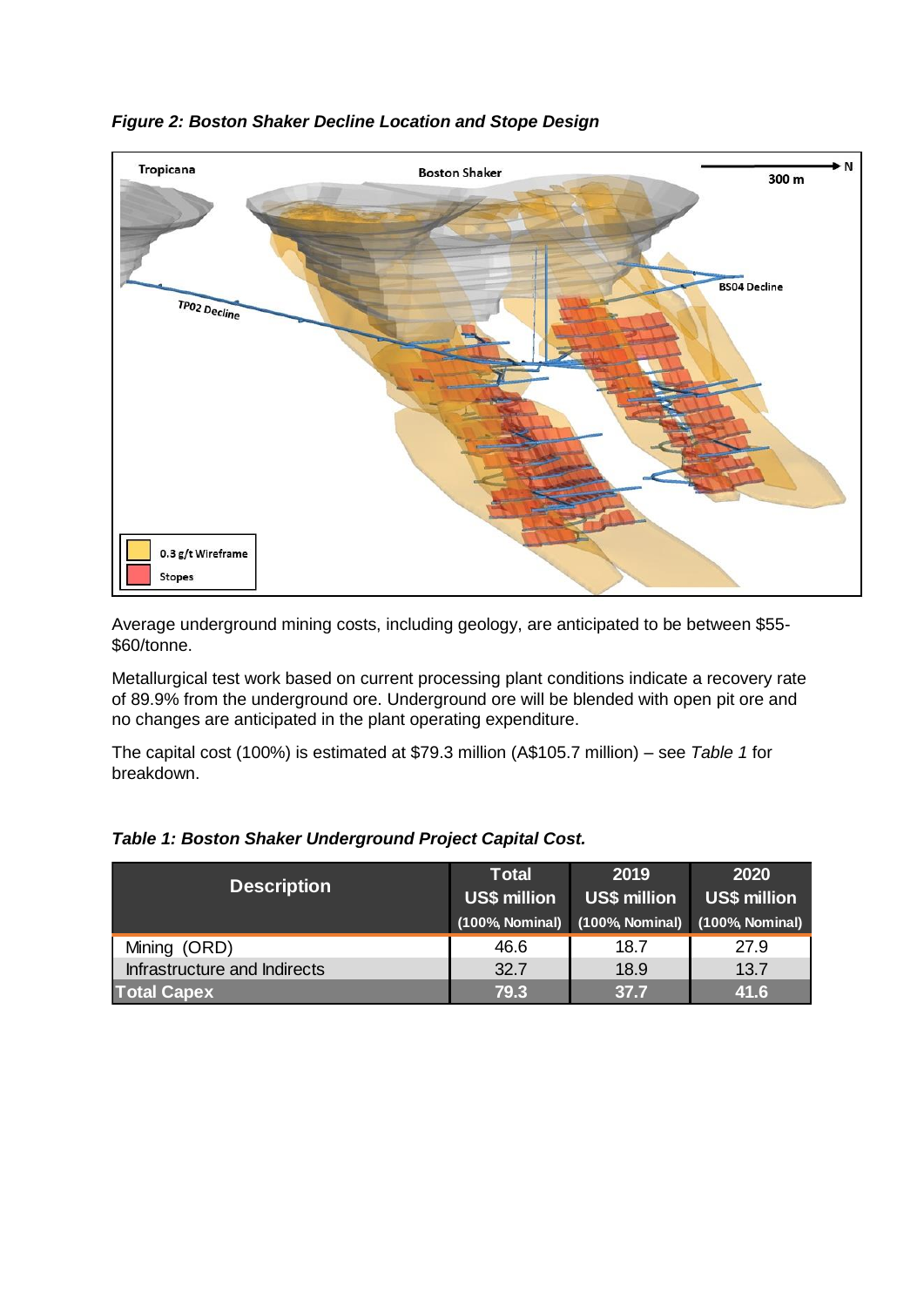*Table 2: Boston Shaker Underground Ore Reserve (100%) as at 31 December, 2018.*

| Category |     |      | Moz   |
|----------|-----|------|-------|
| Proved   |     |      |       |
| Probable | 2.8 | 3.65 | 0.317 |
| Total    |     | 3.65 | 0.317 |

*Table 3: Boston Shaker Underground Mineral Resource (100%) as at 31 December 2018.*

| 2018.                 |     |                 | ້          |      |                    |            |      |              |            |
|-----------------------|-----|-----------------|------------|------|--------------------|------------|------|--------------|------------|
|                       |     | <b>Open Pit</b> |            |      | <b>Underground</b> |            |      | <b>Total</b> |            |
| <b>Classification</b> | Mt  | q/t             | <b>Moz</b> | Mt   | g/t                | <b>Moz</b> | Mt   | g/t          | <b>Moz</b> |
| Measured              | 0.6 | 1.66            | 0.03       | -    |                    | ۰          | 0.6  | 1.66         | 0.03       |
| Indicated             | 6.6 | 1.92            | 0.41       | 5.1  | 4.08               | 0.67       | 11.7 | 2.86         | 1.07       |
| <b>Inferred</b>       | 0.0 | 0.60            | 0.00       | 7.5  | 4.35               | 1.04       | 7.5  | 4.35         | 1.04       |
| <b>Total</b>          | 7.2 | 1.90            | 0.44       | 12.5 | 4.24               |            | 19.8 | 3.38         | 2.15       |

| Table 4: Key Boston Shaker Underground Project Metrics |  |  |
|--------------------------------------------------------|--|--|
|--------------------------------------------------------|--|--|

|                   |                                                                                      | Unit                  | 100%    | 70%     |
|-------------------|--------------------------------------------------------------------------------------|-----------------------|---------|---------|
| <b>Capital</b>    | Investment                                                                           | <b>\$A</b><br>million | 105.7   | 74      |
|                   |                                                                                      | \$US<br>million       | 79.3    | 55      |
| <b>Financial</b>  | <b>IRR</b>                                                                           | $\%$                  | 39      |         |
| <b>Metrics</b>    | Payback period                                                                       | years                 | 3.3     |         |
|                   | Gold price assumption                                                                | <b>USD</b>            | 1240    |         |
|                   |                                                                                      | <b>AUD</b>            | 1654    |         |
| <b>Production</b> | Life of mine (underground)                                                           | years                 | 8       |         |
| <b>Metrics</b>    | Life of mine ore production                                                          | Mt                    | 6.58    |         |
|                   | Life of mine underground<br>gold production                                          | <b>OZ</b>             | 732,000 | 512,400 |
|                   | Average annual<br>underground ore<br>production                                      | <b>Mtpa</b>           | 1.1     |         |
|                   | Average underground gold<br>grade                                                    | g/t                   | 3.84    |         |
|                   | Average annual gold<br>production from project<br>area (Boston Shaker<br>Underground | <b>OZ</b>             | 105,000 | 73,000  |

#### **JORC Code Competent Persons Statements**

*The information that relates to the Tropicana Mineral Resources is based on, and fairly represents information and supporting documentation compiled by Mr Damon Elder, a full-time employee and security holder of AngloGold Ashanti Australia Limited, who is a member of The Australasian Institute of Mining and Metallurgy. Mr Elder has sufficient experience relevant to the type and style of mineral*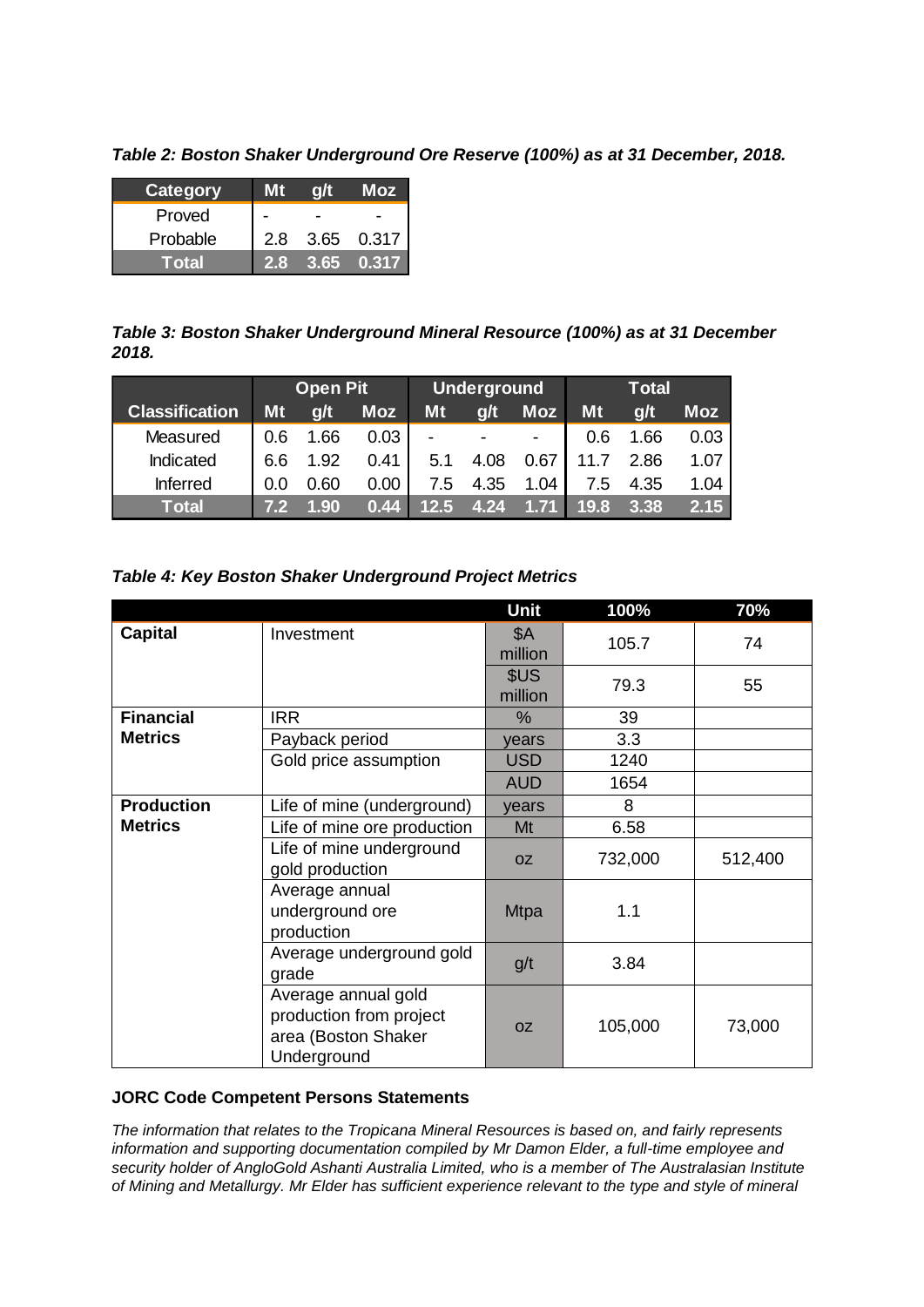*deposits under consideration, and to the activity which has been undertaken, to qualify as a Competent Person as defined in the 2012 edition of the JORC Code. Mr Elder consented to the inclusion in this report of the Tropicana Mineral Resource estimate, based on the information in the form and context in which it appears.*

*The information that relates to the Tropicana Open Pit Ore Reserves is based on, and fairly represents information and supporting documentation compiled by Mr Steven Hulme, a full-time employee and security holder of AngloGold Ashanti Australia Limited, who is a member of The Australasian Institute of Mining and Metallurgy. Mr Hulme has sufficient experience relevant to the type and style of mineral deposit under consideration, and to the activity which has been undertaken, to qualify as a Competent Person as defined in the 2012 edition of the JORC Code. Mr Hulme consented to the inclusion in this report of the Tropicana Open Pit Ore Reserve estimate, based on the information, in the form and context in which it appears.*

*The information that relates to the Tropicana Underground Ore Reserves is based on, and fairly represents information and supporting documentation compiled by Mr Jeff Dang, a full-time employee and security holder of AngloGold Ashanti Australia Limited, who is a member of The Australasian Institute of Mining and Metallurgy. Mr Dang has sufficient experience relevant to the type and style of mineral deposit under consideration, and to the activity which has been undertaken, to qualify as a Competent Person as defined in the 2012 edition of the JORC Code. Mr Dang consented to the inclusion in this report of the Tropicana Underground Ore Reserve estimate, based on the information, in the form and context in which it appears.*

#### **Ends**

#### **Johannesburg**

JSE Sponsor: The Standard Bank of South Africa Limited

#### **CONTACTS**

| <u>Media</u>             |                                                              |                                |
|--------------------------|--------------------------------------------------------------|--------------------------------|
| <b>Chris Nthite</b>      | +27 11 637 6388/+27 83 301 2481                              | cnthite@anglogoldashanti.com   |
| <b>General inquiries</b> |                                                              | media@anglogoldashanti.com     |
| <b>Investors</b>         |                                                              |                                |
| Sabrina Brockman         | +1 646 880 4526/ +1 646 379 2555                             | sbrockman@anglogoldashanti.com |
| <b>Fundisa Mgidi</b>     | +27 11 6376763 / +27 82 821 5322 fmgidi@anglogoldashanti.com |                                |

Certain statements contained in this document, other than statements of historical fact, including, without limitation, those concerning the economic outlook for the gold mining industry, expectations regarding gold prices, production, total cash costs, all-in sustaining costs, all-in costs, cost savings and other operating results, product improvements, growth prospects and outlook of AngloGold Ashanti's operations, individually or in the aggregate, including the achievement of project milestones,<br>commencement and completion of commercial operations of certa dispositions or joint venture transactions, AngloGold Ashanti's liquidity and capital resources and capital expenditures and the outcome and consequence of any potential or pending litigation or regulatory proceedings or environmental health and safety issues, are forward-looking statements regarding AngloGold Ashanti's operations, economic performance and financial condition. These forward-looking statements or forecasts involve known and unknown risks, uncertainties and other factors that may cause AngloGold Ashanti's actual results, performance or achievements to differ materially from the anticipated results, performance or achievements expressed or implied in these forward-looking statements. Although AngloGold Ashanti believes that the expectations reflected in such forward-looking statements are reasonable,<br>no assurance can be given that such expectations will prov changes in the regulatory environment and other government actions, including environmental approvals, fluctuations in gold prices and exchange rates, the outcome of<br>pending or future litigation proceedings, and business a on Form 20-F filed with the United States Securities and Exchange Commission. These factors are not necessarily all of the important factors that could cause AngloGold<br>Ashanti's actual results to differ materially from tho adverse effects on future results. Consequently, readers are cautioned not to place undue reliance on forward-looking statements. AngloGold Ashanti undertakes no<br>obligation to update publicly or release any revisions to th AngloGold Ashanti or any person acting on its behalf are qualified by the cautionary statements herein.

This communication may contain certain "Non-GAAP" financial measures. AngloGold Ashanti utilises certain Non-GAAP performance measures and ratios in managing<br>its business. Non-GAAP financial measures should be viewed in ad any other measures of performance prepared in accordance with IFRS. In addition, the presentation of these measures may not be comparable to similarly titled measures other companies may use.

Website[: www.anglogoldashanti.com](http://www.anglogoldashanti.com/)

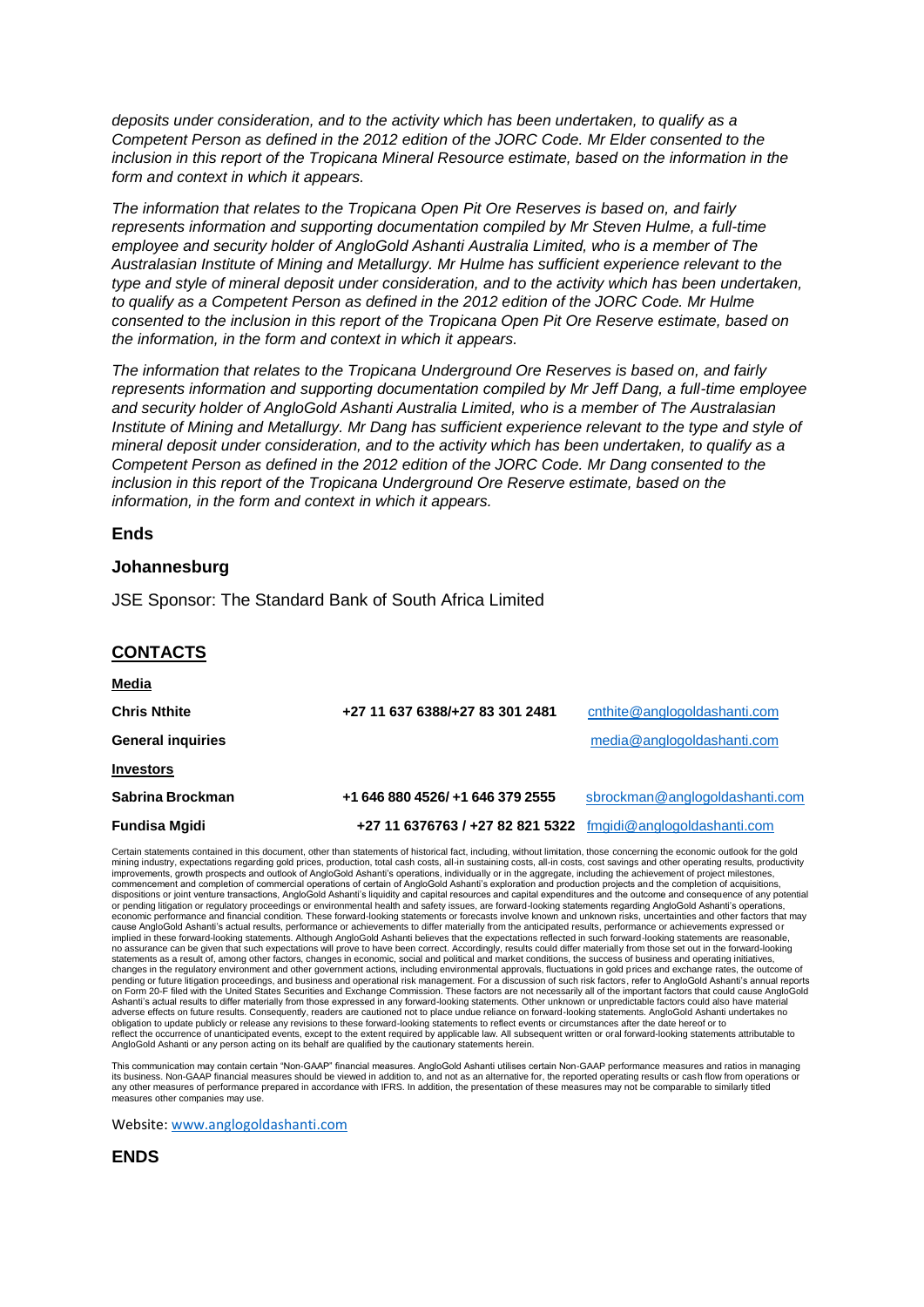### **APPENDIX A**

# **Section 1: Sampling Techniques and Data**

| <b>Criteria</b>                                          | <b>Commentary</b>                                                                                                                                                                                                                                                                                                                                                                                                                                                                                                                                                                                                                                                                                                                                                                                                                                                                                                                                                                                                                                                                                                                                                                                                                                                                                                                |
|----------------------------------------------------------|----------------------------------------------------------------------------------------------------------------------------------------------------------------------------------------------------------------------------------------------------------------------------------------------------------------------------------------------------------------------------------------------------------------------------------------------------------------------------------------------------------------------------------------------------------------------------------------------------------------------------------------------------------------------------------------------------------------------------------------------------------------------------------------------------------------------------------------------------------------------------------------------------------------------------------------------------------------------------------------------------------------------------------------------------------------------------------------------------------------------------------------------------------------------------------------------------------------------------------------------------------------------------------------------------------------------------------|
| <b>Sampling techniques</b>                               | AngloGold Ashanti Australia (AngloGold) has used drilling and subsampling of the cuttings or cores as<br>the data basis for the Mineral Resource estimates of the Tropicana deposits. Details are given in the<br>following subsection.<br>- Drill hole spacings range from 25mx25m grids to 100mx100m grids, with most of the drilling of the<br>Open Pit Mineral Resources on a 50mx50m spacing with 25mx25m testing the starter pits of the<br>Tropicana and Havana initial pits, and the southern end of the Boston Shaker deposit.<br>- A 100m×100m area of Havana was drilled out on a 10m×10m grid to validate the resource model and<br>optimise the grade control sample spacing.<br>- The Boston Shaker Underground Mineral Resource is drilled at 50 x 25m in the upper levels and out to<br>100 x 100m at deeper levels.<br>- The Underground Mineral Resource down-plunge extensions of Havana Deeps is tested using a<br>100m×100m grid. Deep +800m deep step-out holes have been drilled on nominal ≈200m×100m to test<br>the high-grade mineralisation of Havana Deeps.<br>- All holes are drilled plunging towards the west to intersect the east dipping mineralised zones                                                                                                                                     |
| <b>Drilling techniques</b>                               | Reverse circulation (RC) percussion drilling using face-sampling bits (5¼ inch or 133mm diameter) has<br>been used to collect samples from the shallower (up-dip) part of the deposits with a nominal maximum<br>RC depth of 150m.<br>Diamond core drilling has been used for deeper holes, with diamond tails drilled from RC pre-collars.<br>To control the deviation of deep DD holes drilled since 2011, many of these holes were drilled from<br>short $\approx$ 60m RC pre-collars or using 63.5mm (HQ) diameter core from surface.<br>Diamond core drilling for Mineral Resource definition is predominantly 47.6mm (NQ) diameter core,<br>with a lesser number of holes drilled for collection of metallurgical and/or geotechnical data using<br>63.5mm (HQ2, HQ3) ore 85mm (PQ) core diameters.<br>In fresh rock, cores are oriented wherever possible for collection of structural data. Prior to 2009, core<br>orientations are made using the EzyMark tool with the Reflex Ace Tool replacing the system in later<br>drilling programmes.                                                                                                                                                                                                                                                                           |
| Drill sample recovery                                    | RC recovery:<br>$\overline{\phantom{a}}$<br>Prior to 2008 semi-quantitative assessment was made regarding RC sample recovery with<br>$\circ$<br>recovery visually estimated as 25%, 50%, 75% or 100% of the expected mass volume of a 1m<br>drilling interval.<br>Since 2008, AngloGold has implemented quantitative measure on every 25 <sup>th</sup> interval where the<br>$\circ$<br>masses of the sample splits are recorded and compared to the theoretical mass of the sampling<br>interval for the rock type being drilled.<br>AngloGold found that overall recovery in the regolith was >80% and with total recovery in fresh<br>$\circ$<br>rock.<br>DD Recovery:<br>DD recovery has been measured as percentage of the total length of core recovered compared<br>$\circ$<br>to the drill interval.<br>Core recovery is consistently high in fresh rock with minor losses occurring in heavily fractured<br>$\Omega$<br>ground or for DD drilling in the regolith.<br>The main methods to maximise recovery have been recovery monitoring as described above and<br>diamond core drilling below ≈150m depth.<br>No relationships have been noted between sample recovery and grade and sample biases that may<br>have occurred due to the preferential loss or gain of fine or course material are considered unlikely. |
| Logging                                                  | RC cuttings and DD cores have been logged geologically and geotechnically with reference to<br>AngloGold's logging standard library, to levels of detail that support Mineral Resource estimation,<br>Underground Ore Reserve estimation and metallurgical studies.<br>Qualitative logging includes codes for lithology, regolith, and mineralisation for both RC and DD, with<br>sample quality data recorded for RC such as moisture, recovery, and sub-sampling methods.<br>DD cores are photographed, qualitatively structurally logged with reference to orientation<br>measurements where available.<br>Geotechnical quantitative logging includes QSI, RQD, matrix and fracture characterisation.<br>The total lengths of all drill holes have been logged.                                                                                                                                                                                                                                                                                                                                                                                                                                                                                                                                                               |
| <b>Sub-sampling techniques</b><br>and sample preparation | RC - Primary splitting<br>Prior to 2007 RC samples were collected from the cyclone stream using a tiered riffle splitter.<br>$\circ$<br>From 2007 a static cone splitter was introduced and replaced riffles splitters on all rigs.                                                                                                                                                                                                                                                                                                                                                                                                                                                                                                                                                                                                                                                                                                                                                                                                                                                                                                                                                                                                                                                                                              |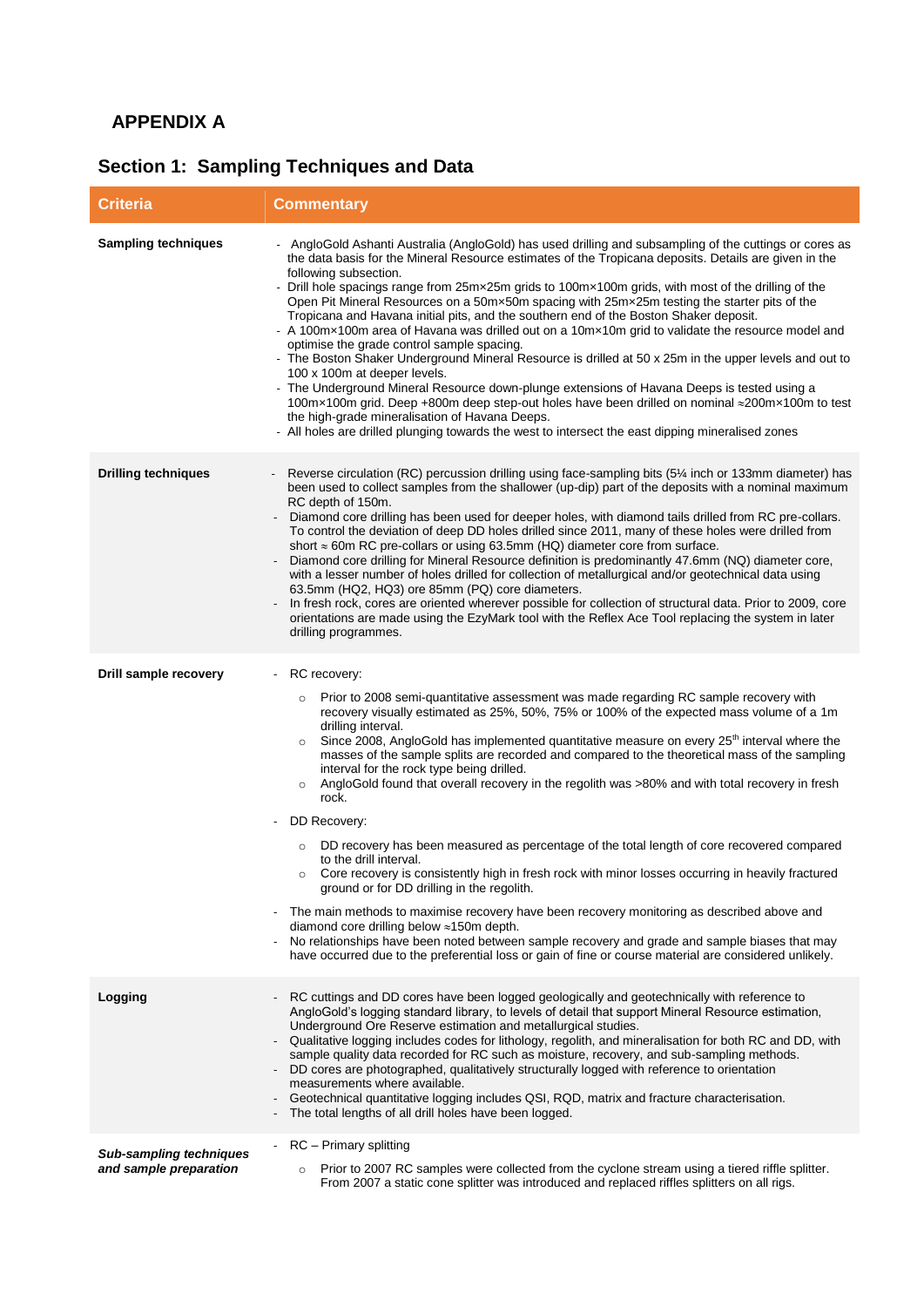# **Section 1: Sampling Techniques and Data**

| <b>Criteria</b>                               | <b>Commentary</b>                                                                                                                                                                                                                                                                                                                                                                                                                                                                                                                                                                                                                                                                                                                                                                                                                                                                                                                                                                                                                                                                                                                                                                                                                                                                                                                                                                                                                                                                                                                                                                                                                                                                                                                                                                                                                                                                                                                                                                                                                                                                                                                                                                                                                                                                                                                                                                                                                                                                                                                                                                           |
|-----------------------------------------------|---------------------------------------------------------------------------------------------------------------------------------------------------------------------------------------------------------------------------------------------------------------------------------------------------------------------------------------------------------------------------------------------------------------------------------------------------------------------------------------------------------------------------------------------------------------------------------------------------------------------------------------------------------------------------------------------------------------------------------------------------------------------------------------------------------------------------------------------------------------------------------------------------------------------------------------------------------------------------------------------------------------------------------------------------------------------------------------------------------------------------------------------------------------------------------------------------------------------------------------------------------------------------------------------------------------------------------------------------------------------------------------------------------------------------------------------------------------------------------------------------------------------------------------------------------------------------------------------------------------------------------------------------------------------------------------------------------------------------------------------------------------------------------------------------------------------------------------------------------------------------------------------------------------------------------------------------------------------------------------------------------------------------------------------------------------------------------------------------------------------------------------------------------------------------------------------------------------------------------------------------------------------------------------------------------------------------------------------------------------------------------------------------------------------------------------------------------------------------------------------------------------------------------------------------------------------------------------------|
|                                               | The RC sampling interval is generally 1m but from 2016, 2m intervals were introduced for RC<br>$\circ$<br>pre-collars.<br>The splitters collected a $\approx$ 12% split from the primary lot with two 12% splits collected – the first for<br>$\circ$<br>laboratory submission and second as a reference or replicate. Most samples were collected dry<br>with <2% of samples recorded as being split in moist or wet state.<br>The main protocol to ensure the RC samples were representative of the material being collected<br>$\circ$<br>was monitoring of sample recovery and collection and assay of replicate samples.<br>DD - Primary sample                                                                                                                                                                                                                                                                                                                                                                                                                                                                                                                                                                                                                                                                                                                                                                                                                                                                                                                                                                                                                                                                                                                                                                                                                                                                                                                                                                                                                                                                                                                                                                                                                                                                                                                                                                                                                                                                                                                                        |
|                                               | DD cores are collected of intervals determined by geological boundaries but generally targeting a<br>$\circ$<br>1m length<br>All NQ cores have been half-core sampled with the core cut longitudinally with a wet diamond<br>blade.<br>A few of the DD whole cores have been sampled from HQ3 cores drilled to twin RC holes in the<br>$\circ$<br>regolith or for geotechnical or metallurgical testing.<br>In 2005, some 1,150m of cores drilled in the oxide zone were chisel split rather than wet cut but<br>$\circ$<br>this poorer sub-sampling represents <0.01% of the core drilled.                                                                                                                                                                                                                                                                                                                                                                                                                                                                                                                                                                                                                                                                                                                                                                                                                                                                                                                                                                                                                                                                                                                                                                                                                                                                                                                                                                                                                                                                                                                                                                                                                                                                                                                                                                                                                                                                                                                                                                                                 |
|                                               | Laboratory preparation<br>Sample preparation has taken place at three laboratories since commencement of Mineral<br>Resource definition drilling including SGS Perth (pre- 2006), Genalysis Perth (2006 to April 2016)<br>and SGS Tropicana onsite laboratory (2015 Boston Shaker samples and post-April 2016 – Dec,<br>2017 samples), and SGS Perth from Jan, 2018 onwards.<br>RC samples are oven dried then pulped in a mixer mill to a PSD of 90% passing 75 microns<br>$\circ$<br>before subsampling for fire assay.<br>SGS prepared DD half-core samples by jaw-crushing then pulverisation of the whole crushed lot<br>to a particle size distribution (PSD) of 90% passing 75 microns. A 50g subsample of the pulp was<br>then collected for fire assay.<br>Genalysis prepared the samples in a Boyd crusher rotary splitter combo with nominally 2.5kg<br>$\circ$<br>half-core lots crushed to <3mm then rotary split to $\approx$ 1 kg before pulverisation and sub-sampling<br>for fire assay.<br>At SGS Tropicana samples are processed in automated sample preparation system, where<br>samples are crushed in a Boyd crusher to a PSD of 90% passing 2mm then subsampled using a<br>linear sample divider to ~1kg. Samples with mass <800g are manually pulped in a LM2 mill to a<br>PSD of 75 microns before sub-sampling for fire assay.<br>From May 2016, a jaw crusher has been used to crush half-core samples to a PSD of 100%<br>$\circ$<br>passing 6mm allowing for diamond core processing at the SGS Tropicana lab.<br>Quality controls for sampling and assaying<br>SGS inserted blanks and standards at a 1:20 frequency in every batch with a duplicate pulp<br>$\circ$<br>collected for assay every 20 <sup>th</sup> sample. Further repeats were also completed at a 1:20 frequency<br>in a random manner.<br>Sieve checks were completed on 5% of samples to monitor PSD compliance.<br>O<br>Genalysis inserted blanks and standards in every batch and a duplicate pulp was collected for<br>assay on every 25 <sup>th</sup> sample and 6% of each batch was randomly selected for replicate analysis.<br>Sieve checks were completed on 5% of samples to monitor PSD compliance.<br>Tropicana laboratory used barren basalt and quartz to clean equipment between routine samples<br>$\circ$<br>Sample size versus grain size<br>$\overline{\phantom{a}}$<br>No specific heterogeneity tests have been carried out but the sample sizes collected are<br>$\circ$<br>consistent with industry standards for the style of mineralisation under consideration. |
|                                               | A 2008 sampling variability study found that 72% of the gold in the samples tested was in size<br>$\circ$<br>fraction <300 microns, and that repeated sampling of the same lot have very low variance<br>between replicates.                                                                                                                                                                                                                                                                                                                                                                                                                                                                                                                                                                                                                                                                                                                                                                                                                                                                                                                                                                                                                                                                                                                                                                                                                                                                                                                                                                                                                                                                                                                                                                                                                                                                                                                                                                                                                                                                                                                                                                                                                                                                                                                                                                                                                                                                                                                                                                |
| Quality of assay data and<br>laboratory tests | No geophysical tools were used to determine any element concentrations material to the Mineral<br>Resource estimate.<br>All Mineral Resource prepared pulps have undergone 50g fire assay which is considered a total assay<br>for gold.<br>As discussed above all laboratories have used industry standard quality control procedures with<br>standards used to monitor accuracy, replicate assay to monitor precision, blanks to monitor potential<br>cross contamination and sieve tests to monitor PSD compliance.<br>AngloGold has also used other 'umpire' laboratories to monitor accuracy including Genalysis Perth<br>(prior to November 2006), SGS (from November 2006 to August 2007) and ALS Perth (since August<br>2007), with these check assaying campaigns coinciding with each Mineral Resource update.                                                                                                                                                                                                                                                                                                                                                                                                                                                                                                                                                                                                                                                                                                                                                                                                                                                                                                                                                                                                                                                                                                                                                                                                                                                                                                                                                                                                                                                                                                                                                                                                                                                                                                                                                                    |
|                                               |                                                                                                                                                                                                                                                                                                                                                                                                                                                                                                                                                                                                                                                                                                                                                                                                                                                                                                                                                                                                                                                                                                                                                                                                                                                                                                                                                                                                                                                                                                                                                                                                                                                                                                                                                                                                                                                                                                                                                                                                                                                                                                                                                                                                                                                                                                                                                                                                                                                                                                                                                                                             |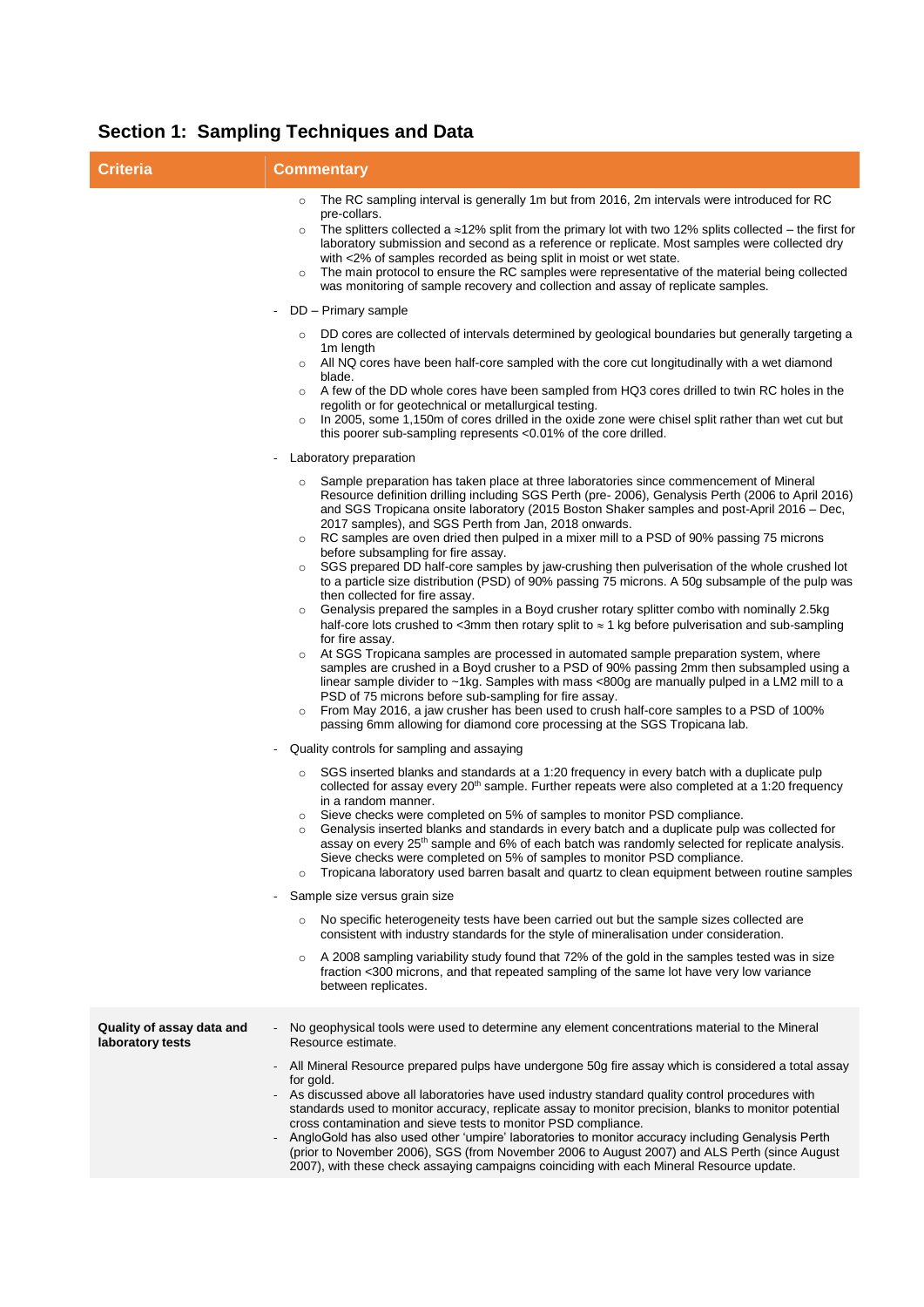|  |  | <b>Section 1: Sampling Techniques and Data</b> |  |
|--|--|------------------------------------------------|--|
|--|--|------------------------------------------------|--|

| <b>Criteria</b>                                               | <b>Commentary</b>                                                                                                                                                                                                                                                                                                                                                                                                                                                                                                                                                                                                                                                                                                                                                                                                                                                                                                                                                                                                                                                                                                                                                                                                                                                                                                                                                                                                            |
|---------------------------------------------------------------|------------------------------------------------------------------------------------------------------------------------------------------------------------------------------------------------------------------------------------------------------------------------------------------------------------------------------------------------------------------------------------------------------------------------------------------------------------------------------------------------------------------------------------------------------------------------------------------------------------------------------------------------------------------------------------------------------------------------------------------------------------------------------------------------------------------------------------------------------------------------------------------------------------------------------------------------------------------------------------------------------------------------------------------------------------------------------------------------------------------------------------------------------------------------------------------------------------------------------------------------------------------------------------------------------------------------------------------------------------------------------------------------------------------------------|
|                                                               | AngloGold has reviewed the quality sample results on a batch by batch and monthly basis and has<br>found that the overall performance of the laboratories used for Mineral Resource estimation samples is<br>satisfactory.                                                                                                                                                                                                                                                                                                                                                                                                                                                                                                                                                                                                                                                                                                                                                                                                                                                                                                                                                                                                                                                                                                                                                                                                   |
| Verification of sampling<br>and assaying                      | Significant intersections of mineralisation are routinely verified by AngloGold senior geological staff and<br>have also been inspected by several independent auditors as describe further below.<br>Twin holes have been drilled to compare results from RC and DD drilling with the DD results<br>confirming that there is no material down-hole smearing of grades in the nearby RC drilling and<br>sampling.<br>All logging and sample data is captured digitally in the field using Field Marshall Software, prior to<br>upgrade to Micromine's Geobank in 2016. Data is downloaded daily to the Tropicana Exploration<br>Database (Datashed) and checked for accuracy, completeness and structure by the field personnel.<br>Assay data is merged electronically from the laboratories into a central Datashed database, with<br>information verified spatially in Vulcan software. AngloGold maintains standard work procedures for all<br>data management steps.<br>An assay importing protocol has been set up to ensure quality samples are checked and accepted<br>before data can be loaded into the assay database<br>All electronic data is routinely backed up to AngloGold's server in Perth and provided to IGO via FTP<br>transfer.<br>There have been no adjustments or scaling of assay data other than setting below detection limit<br>values to half detection for Mineral Resource estimation work. |
| Location of data points                                       | All completed drill hole collar locations of surface holes have been using RTK GPS equipment, which<br>was connected to the state survey mark (SSM) network.<br>The grid system is GDA94 Zone 51 using AHD elevation datum.<br>Prior to 2007, drill hole path surveys have been completed on all holes using Eastman single shot<br>camera tools, with down-hole gyro tools used for all drilling post 2007.<br>A digital terrain model was prepared by Whelan's Surveyors from aerial photography flown in 2007,<br>which has been supplemented with collar data surveyed using RTK GPS. This model is considered to<br>have centimetre-scale accuracy.                                                                                                                                                                                                                                                                                                                                                                                                                                                                                                                                                                                                                                                                                                                                                                     |
| Data spacing and<br>distribution                              | The drill hole spacing nominally ranges from 25mNx25mE to 100mNx100mE (local grid) over most of<br>the Mineral Resource area with a small area of 10mNx10mE used for grade control calibration work.<br>Most of the Open Pit Mineral Resources has been tested on a 50mNx50mE grid with closer spaced<br>25mNx25mE patterns in the upper parts of the deposit.<br>Open Pit Grade Control is completed on a 12mNx12mE pattern.<br>The Boston Shaker Underground Mineral Resource is drilled at 50 x 25m in the upper levels and out to<br>100 x 100m at deeper levels.<br>The Havana Deeps Underground Mineral Resource has been drilled on a 100mNx100mE pattern.<br>Down-hole sample intervals are typically 1m with 2m compositing applied for Mineral Resource<br>estimation work.<br>The Competent Person considers that these data spacings are sufficient to establish the degree of<br>geological and grade continuity appropriate for the Mineral Resource and Underground Ore Reserve<br>estimation procedures applied, and the JORC Code classification applied.                                                                                                                                                                                                                                                                                                                                                   |
| Orientation of data in<br>relation to geological<br>structure | Most drill hole are oriented to intersect the shallowly east dipping mineralisation at a high angle and as<br>such, a grade bias introduced by the orientation of data in relation to geological structure is highly<br>unlikely.                                                                                                                                                                                                                                                                                                                                                                                                                                                                                                                                                                                                                                                                                                                                                                                                                                                                                                                                                                                                                                                                                                                                                                                            |
| <b>Sample security</b>                                        | The chain-of-sample custody is managed by AngloGold.<br>Samples were collected in pre-numbered calico bags, which are then accumulated into polyweave<br>bags for transport from the collection site. The accumulated samples are then loaded into wooden<br>crates and road hauled to the respective laboratories (Perth) or processed onsite at Tropicana.<br>Sample dispatches are prepared by the field personnel using a database system linked to the drill hole<br>data.<br>Sample dispatch sheet are verified against samples received at the laboratory and any missing issued<br>such as missing samples and so on are resolved before sample preparation commences.<br>The Competent Person considers that the likelihood of deliberate or accidental loss, mix-up or<br>contamination of samples is considered very low.                                                                                                                                                                                                                                                                                                                                                                                                                                                                                                                                                                                         |
| <b>Audits or reviews</b>                                      | Field quality control data and assurance procedures are reviewed on a daily, monthly and quarterly<br>basis by AngloGold field personnel and senior geological staff.                                                                                                                                                                                                                                                                                                                                                                                                                                                                                                                                                                                                                                                                                                                                                                                                                                                                                                                                                                                                                                                                                                                                                                                                                                                        |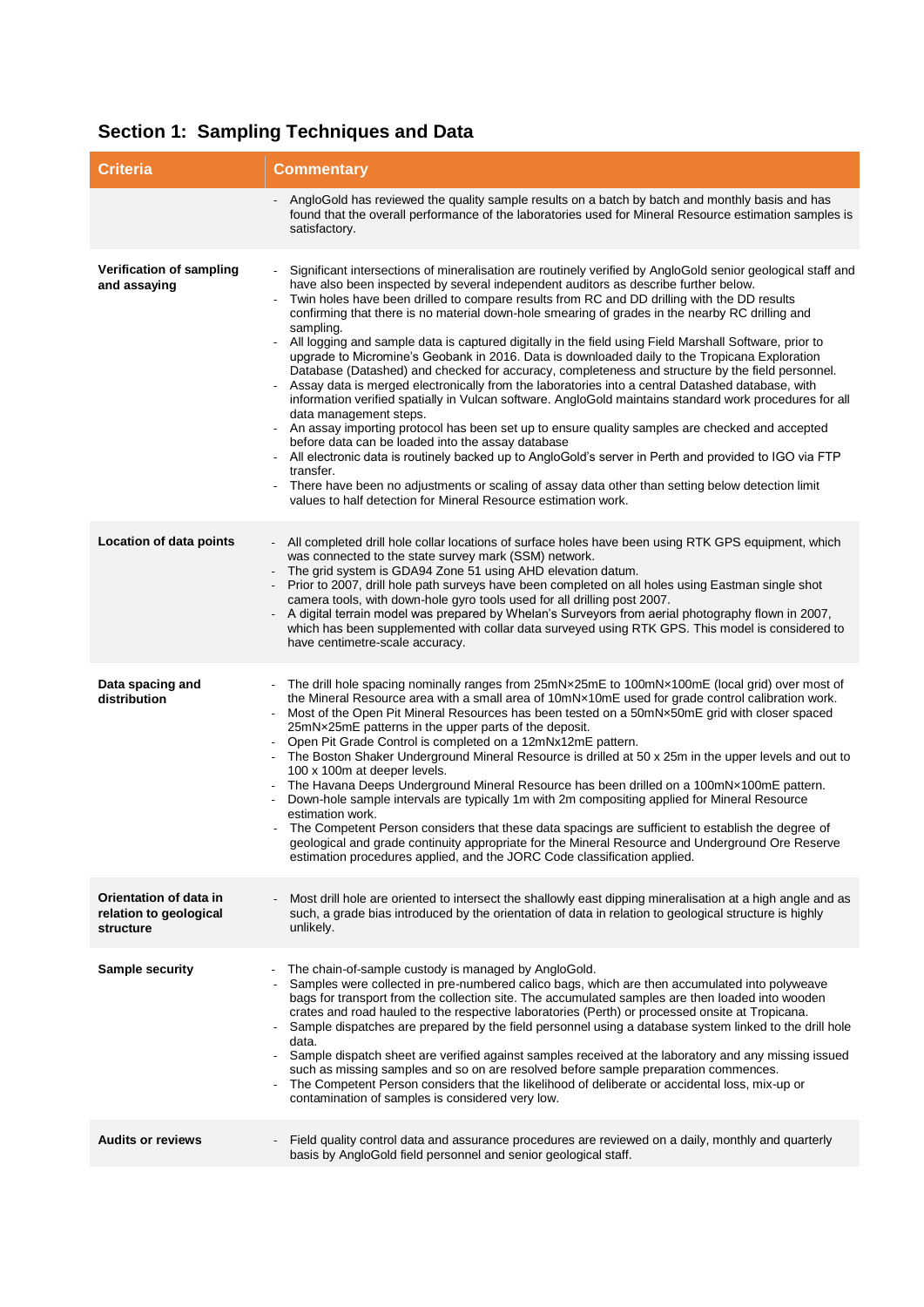# **Section 1: Sampling Techniques and Data**

| <b>Criteria</b> | <b>Commentary</b>                                                                                                                                                                                            |
|-----------------|--------------------------------------------------------------------------------------------------------------------------------------------------------------------------------------------------------------|
|                 | - The field quality control and assurance of the sampling was audited by consultant QG in 2007 and<br>2009. The conclusion of the audit was that the data was suitable for Mineral Resource estimation work. |

# **Section 2: Reporting of Exploration Results**

| <b>Criteria</b>                             | <b>Explanation</b>                                                                                                                                                                                                                                                                                                                                                                                                                                                                                                                                                                                                                                                                                                                                                                                                                                                                                                                                                                                                                                                                                                                                                                                                                                                                                                                                                                                                                                  |
|---------------------------------------------|-----------------------------------------------------------------------------------------------------------------------------------------------------------------------------------------------------------------------------------------------------------------------------------------------------------------------------------------------------------------------------------------------------------------------------------------------------------------------------------------------------------------------------------------------------------------------------------------------------------------------------------------------------------------------------------------------------------------------------------------------------------------------------------------------------------------------------------------------------------------------------------------------------------------------------------------------------------------------------------------------------------------------------------------------------------------------------------------------------------------------------------------------------------------------------------------------------------------------------------------------------------------------------------------------------------------------------------------------------------------------------------------------------------------------------------------------------|
| Mineral tenement and land<br>tenure status  | $\mathcal{L}$<br>The Tropical Gold Mine Mineral Resources are located wholly within WA mining lease M39/1096,<br>which commenced on 11 Mar 2015 and has a term of 21 years (expiry 10 Mar 2036).<br>Tropicana Gold Mine in a joint venture between AngloGold (70%) and IGO (30%) with AngloGold as<br>$\blacksquare$<br>manager.<br>Gold production is subject to WA State royalties of 2.5% of the value of gold value.<br>There are no material issues relating to native title or heritage, historical sites, wilderness or national<br>parks, or environmental settings<br>The tenure is secure at the time of reporting and there are no known impediments to exploitation of the<br>Mineral Resource and Underground Ore Reserve and on-going exploration of the mining lease.                                                                                                                                                                                                                                                                                                                                                                                                                                                                                                                                                                                                                                                                |
| <b>Exploration done by other</b><br>parties | AngloGold entered in to a JV with IGO in early 2002 with the main target of interest being a WMC gold<br>soil anomaly of 31ppb, which was reporting in a WA government open file report. Prior to the JV, the<br>WMC soil sampling program was the only known exploration activity and the only dataset available<br>were WA government regional magnetic and gravity data.                                                                                                                                                                                                                                                                                                                                                                                                                                                                                                                                                                                                                                                                                                                                                                                                                                                                                                                                                                                                                                                                         |
| Geology                                     | The Tropicana Gold Mine is on the western margin of a 700km long magnetic feature that is<br>interpreted to the collision suture zone between the Archean age Yilgarn Craton to the west and the<br>Proterozoic age Albany-Fraser Origan to the east of this feature. The gold deposits are hosted by a<br>package of Archean age high metamorphic grade gneissic rocks.<br>Four distinct structural domains have been identified – Boston Shaker, Tropicana, Havana and Havana<br>South, which represent the same mineral deposit offset by NE striking faults that post-date the<br>mineralisation.<br>The gold mineralisation is hosted by a shallowly SW dipping sequence of quartz-feldspar gneiss,<br>amphibolite, granulite and meta-sedimentary chert lithologies.<br>The gold mineralisation is concentrated in a 'favourable horizon' of quartz-feldspar gneiss, with a<br>footwall of garnet gneiss, amphibolite or granulite.<br>Mineralisation is characterised by pyrite disseminations, bands and crackle veins within altered quartz-<br>feldspar gneiss. Higher grades are associated with close-spaced veins and sericite and biotite<br>alteration.<br>Mineralisation presents as stacked higher grade lenses within a low-grade alteration envelope.<br>Geological studies suggest the mineralisation is related to shear planes that post-date the<br>development of the main gneissic fabric and metamorphic thermal maximum. |
| Geology                                     | The Tropicana Gold Mine is on the western margin of a 700km long magnetic feature that is<br>interpreted to the collision suture zone between the Archean age Yilgarn Craton to the west and the<br>Proterozoic age Albany-Fraser Origan to the east of this feature. The gold deposits are hosted by a<br>package of Archean age high metamorphic grade gneissic rocks.<br>Four distinct structural domains have been identified - Boston Shaker, Tropicana, Havana and Havana<br>South, which represent the same mineral deposit offset by NE striking faults that post-date the<br>mineralisation.<br>The gold mineralisation is hosted by a shallowly SW dipping sequence of quartz-feldspar gneiss,<br>amphibolite, granulite and meta-sedimentary chert lithologies.<br>The gold mineralisation is concentrated in a 'favourable horizon' of quartz-feldspar gneiss, with a<br>footwall of garnet gneiss, amphibolite or granulite.<br>Mineralisation is characterised by pyrite disseminations, bands and crackle veins within altered quartz-<br>feldspar gneiss. Higher grades are associated with close-spaced veins and sericite and biotite<br>alteration.<br>Mineralisation presents as stacked higher grade lenses within a low-grade alteration envelope.<br>Geological studies suggest the mineralisation is related to shear planes that post-date the<br>development of the main gneissic fabric and metamorphic thermal maximum. |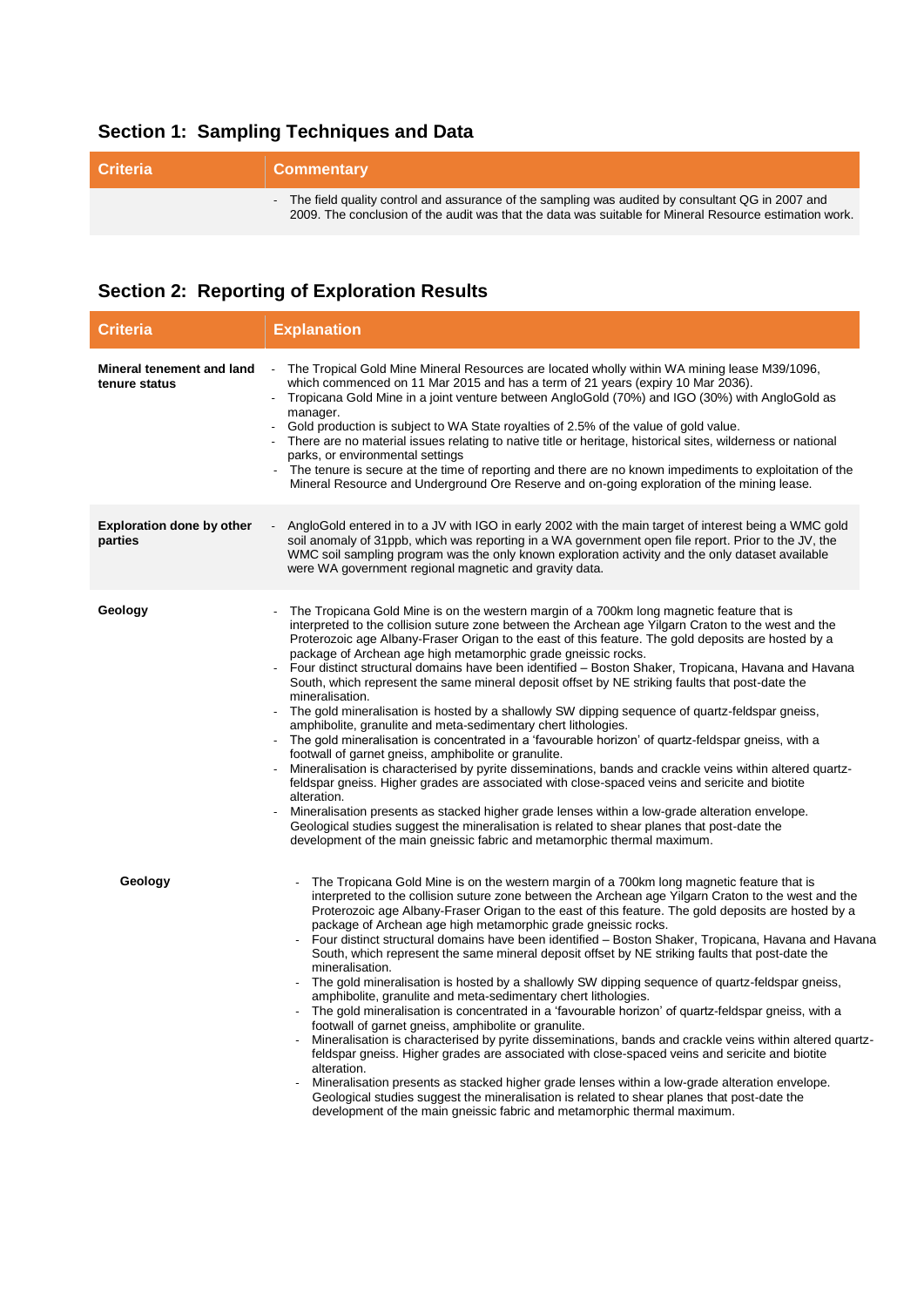|  |  | <b>Section 2: Reporting of Exploration Results</b> |  |
|--|--|----------------------------------------------------|--|
|--|--|----------------------------------------------------|--|

| Criteria                                                                      | <b>Explanation</b>                                                                                                                                                                                                    |
|-------------------------------------------------------------------------------|-----------------------------------------------------------------------------------------------------------------------------------------------------------------------------------------------------------------------|
| <b>Drill hole Information</b>                                                 | A summary of the drill holes used to prepare the Mineral Resource estimate is not practical for this<br>public report. The Mineral Resource estimate gives a best-balanced view of all the drill hole<br>information. |
| Data aggregation methods                                                      | - No drill hole related exploration results are included in this report.<br>- No metal equivalent values are considered in the Mineral Resource estimate.                                                             |
| <b>Relationship between</b><br>mineralisation widths and<br>intercept lengths | - No drill hole related exploration results are included in this report.<br>- All Mineral Resource drilling intersects mineralisation at a high angle, and as such approximates true<br>thickness in most cases.      |
| <b>Diagrams</b>                                                               | - IGO has included representative diagrams have been included in prior ASX public reports.                                                                                                                            |
| <b>Balanced reporting</b>                                                     | - The Mineral Resource is based on all available data and as such provides the best-balanced view of<br>the Tropicana gold deposits.                                                                                  |
| Other substantive<br>exploration data                                         | Information relating to other exploration data, such as density, metallurgical assumptions are detailed in<br>Section 3 further below.                                                                                |
| <b>Further work</b>                                                           | Exploration drilling is continuing within tenements with no major Mineral Resource update is planned at<br>the time of reporting.                                                                                     |

# **Section 3: Estimation and Reporting of Mineral Resources**

| <b>Criteria</b>                  | <b>Commentary</b>                                                                                                                                                                                                                                                                                                                                                                                                                                                                                                                                                                                                                                                                                                                                                                                                                                                              |
|----------------------------------|--------------------------------------------------------------------------------------------------------------------------------------------------------------------------------------------------------------------------------------------------------------------------------------------------------------------------------------------------------------------------------------------------------------------------------------------------------------------------------------------------------------------------------------------------------------------------------------------------------------------------------------------------------------------------------------------------------------------------------------------------------------------------------------------------------------------------------------------------------------------------------|
| <b>Database integrity</b>        | - AngloGold captures field data and drill hole logging directly in to handheld devices or laptop computers<br>using Field Marshall and Geobank software.<br>The drill hole data is managed in DataShed software, which is an industry recognised system for<br>management of geoscientific drill hole information. Logging, assays and survey information is loaded<br>directly into Datashed using data import routines, with loading procedures incorporating quality control<br>checking and validation.<br>Data is validated following loading through visual inspection of results on-screen both spatially and<br>using database queries and cross section plots. Typical checks carried out against original records to<br>ensure data accuracy include items such as overlapping records, duplicate records, missing intervals,<br>end of drill hole checks and so on. |
| <b>Site visits</b>               | The Competent Person is site based and is actively involved in the management and supervision of<br>the Mineral Resource estimation.                                                                                                                                                                                                                                                                                                                                                                                                                                                                                                                                                                                                                                                                                                                                           |
| <b>Geological interpretation</b> | To control the Mineral Resource estimation process, three dimensional digital solids were prepared in<br>$\overline{\phantom{a}}$<br>LeapFrog software for the mineralised zones, dykes, shears and garnet (mostly hangingwall) gneiss.<br>Mineralised solids are prepared using a nominal 0.3g/t Au drill hole cut-off grade to encompass the<br>gold mineralisation targeted for Mineral Resource estimation. The dykes, shears and garnet gneiss<br>solids are prepared from geological logging. Regolith units are prepared as surfaces below topography<br>based on the geological logging.<br>The resulting models encompass the mineralisation, the post-mineralisation barren dykes, the shears<br>controlling higher grade mineralisation and the main waste rock units that are the footwall and<br>hangingwall to the mineralisation.                               |
| <b>Dimensions</b>                | The Open Pit Mineral Resource is reported within an open pit Lerchs-Grossman-Analysis (LGA) pit<br>optimisation 'shell' based on a gold price of \$A1,778/tr.oz. (\$US1,400 /tr.oz), and life-of-mine pit<br>designs.<br>This reporting shell has dimensions of approximately 4.7km along strike, up to 1km wide and up to<br>450m deep, spanning all the major deposits.                                                                                                                                                                                                                                                                                                                                                                                                                                                                                                      |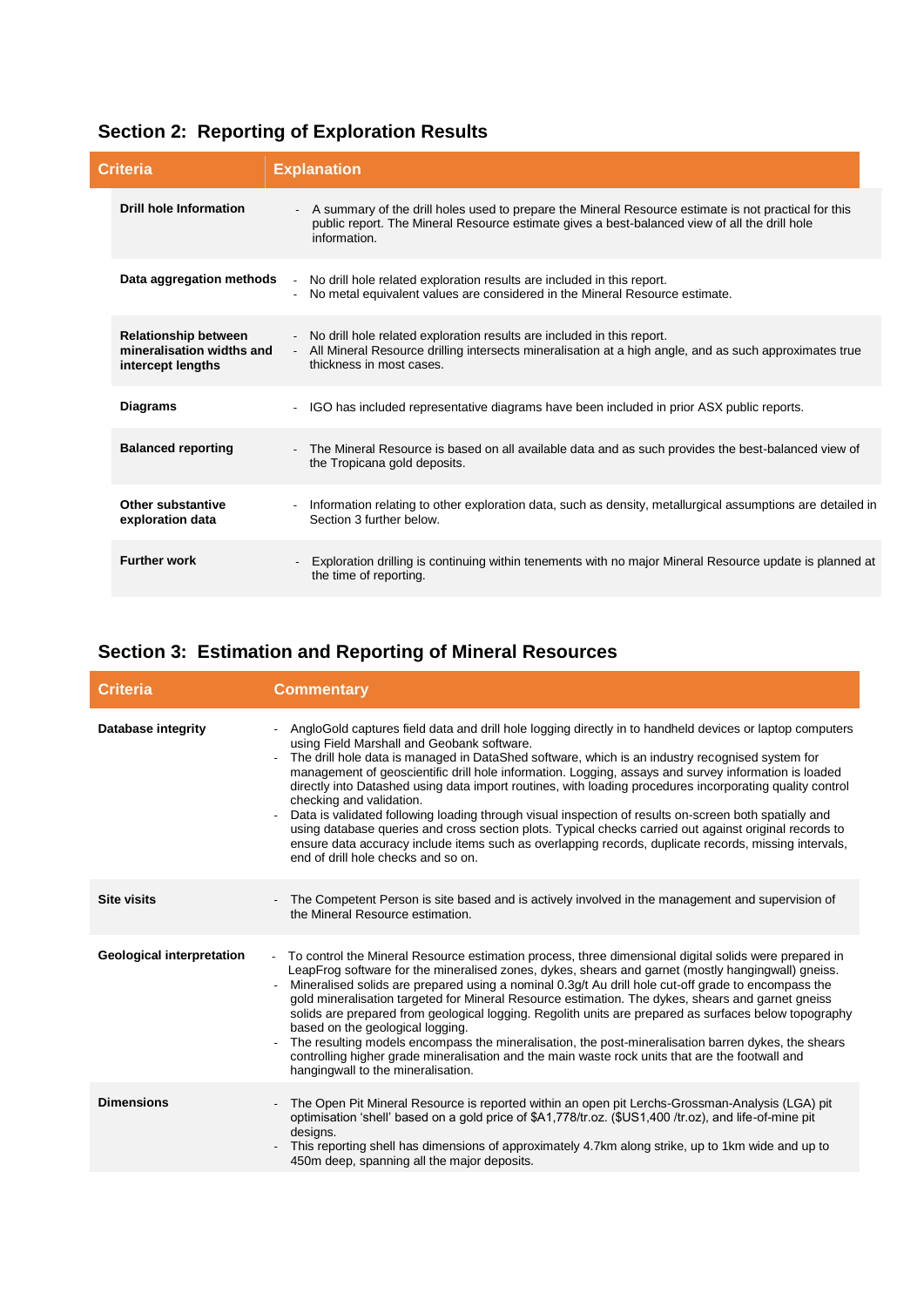|  | Section 3: Estimation and Reporting of Mineral Resources |  |  |  |
|--|----------------------------------------------------------|--|--|--|
|--|----------------------------------------------------------|--|--|--|

| <b>Criteria</b>                               | <b>Commentary</b>                                                                                                                                                                                                                                                                                                                                                                                                                                                                                                                                                                                                                                                                                                                                                                                                                                                                                                                                                                                                                                                                                                                                                                                                                                                                                                                                                                                                                                                                                                                                                                                                                                                                                                                                                                                                                                                                                                                                                                                                                                                                                                                                                                                                                                                                                                                                                                                                                                                                                                                                                                                                                                                                                                                                                                                                                                                                                                                                                                                                                                                                                                                                                                                                                                                                                                                                                                                                                                                                                                                                                         |  |
|-----------------------------------------------|---------------------------------------------------------------------------------------------------------------------------------------------------------------------------------------------------------------------------------------------------------------------------------------------------------------------------------------------------------------------------------------------------------------------------------------------------------------------------------------------------------------------------------------------------------------------------------------------------------------------------------------------------------------------------------------------------------------------------------------------------------------------------------------------------------------------------------------------------------------------------------------------------------------------------------------------------------------------------------------------------------------------------------------------------------------------------------------------------------------------------------------------------------------------------------------------------------------------------------------------------------------------------------------------------------------------------------------------------------------------------------------------------------------------------------------------------------------------------------------------------------------------------------------------------------------------------------------------------------------------------------------------------------------------------------------------------------------------------------------------------------------------------------------------------------------------------------------------------------------------------------------------------------------------------------------------------------------------------------------------------------------------------------------------------------------------------------------------------------------------------------------------------------------------------------------------------------------------------------------------------------------------------------------------------------------------------------------------------------------------------------------------------------------------------------------------------------------------------------------------------------------------------------------------------------------------------------------------------------------------------------------------------------------------------------------------------------------------------------------------------------------------------------------------------------------------------------------------------------------------------------------------------------------------------------------------------------------------------------------------------------------------------------------------------------------------------------------------------------------------------------------------------------------------------------------------------------------------------------------------------------------------------------------------------------------------------------------------------------------------------------------------------------------------------------------------------------------------------------------------------------------------------------------------------------------------------|--|
|                                               | The Underground Mineral Resource extends from the base of the Open Pit Resource below the Open<br>Pit designs with plan extents in long dimension down dip to the SE by up to 900 m and up to $\approx$ 200m<br>wide. A smaller lode extends from the Havana South pit with down dip extents of $\approx$ 200m and up to<br>200m wide. Other parts of the Underground Mineral Resource are below the other pits.                                                                                                                                                                                                                                                                                                                                                                                                                                                                                                                                                                                                                                                                                                                                                                                                                                                                                                                                                                                                                                                                                                                                                                                                                                                                                                                                                                                                                                                                                                                                                                                                                                                                                                                                                                                                                                                                                                                                                                                                                                                                                                                                                                                                                                                                                                                                                                                                                                                                                                                                                                                                                                                                                                                                                                                                                                                                                                                                                                                                                                                                                                                                                          |  |
| <b>Estimation and modelling</b><br>techniques | The Mineral Resource excluding Boston Shaker, was updated in July 2018:<br>$\blacksquare$<br>A single model was created to estimate both the Open Pit and Underground Mineral Resource.<br>$\circ$<br>Has been estimated from the drill hole data available to 11 July 2018, which included 15,556 drill<br>$\circ$<br>holes for a total of 1,172,907m of drilling of which, 1,285 holes were DD for 479,972m and 2,474<br>holes were RC for 284,552m. An additional 11,797 RC Grade Control holes were used in the<br>estimate (408,383m).<br>The drill hole data was composited to 2m lengths within geological estimation domains using<br>$\circ$<br>Vulcan software.<br>Grade top-cut or caps were applied to the composites after examining cumulative probability<br>$\circ$<br>plots of the data, and high-grade estimation limits were applied to limit the spatial spread of high<br>grades in weakly mineralised domains.<br>The composite data was declustered in each estimation domain using cell declustering with<br>$\circ$<br>varying cell sizes, to determine a stable declustered mean grade.<br>Gold continuity was interpreted for each estimation domain and grades for large panels were<br>$\circ$<br>estimated using ordinary block kriging in Isatis software, with estimation panel dimension<br>24mEx36mNx10mElv.<br>A multi-pass search was used to account for the different drill hole spacings after incorporating<br>the grade control drilling into the estimate. A short search-radius was used to estimate blocks in<br>and around the grade control data, with an expanding search up to 120 x 120m used for wider-<br>spaced data.<br>Selective Mining Unit (SMU) grades were then estimated for each panel using the Local Uniform<br>$\circ$<br>Conditioning method, where the SMU grade distribution within each panel is estimated through a<br>change of support then the SMUs are localised using kriging so the distribution within the panel<br>reflects the local grade trends in nearby data. The information effect of 12mEx12mN grade<br>control information was accommodated in the change of support from panels to SMUs<br>The SMU dimensions were set to prepare multiple SMUs per panel with SMU dimensions of<br>$\circ$<br>12mEx12mNx3.33mElv. The elevation heights nominally match the mining flitch heights applied<br>at each area.<br>The estimate model was validated by comparing (input) data declustered means for each domain<br>$\circ$<br>to the respective (output) block estimated grades both globally within each domain and locally<br>using moving window 'swath-plot'. On screen visual inspections were also completed in plan and<br>section to ensure that the grade trends observed in the data were acceptably reproduced in the<br>estimates without over extrapolation in areas of sparse drilling.<br>Comparison of the Open Pit estimate forecasts to mine production indicates acceptable<br>$\circ$<br>forecasting performance for monthly, quarterly and annual recompilation periods.<br>The Boston Shaker Mineral Resource was updated in January 2019:<br>A single model was created to estimate both the Open Pit and Underground Mineral Resource.<br>$\circ$<br>Has been estimated from the drill hole data available to 22 <sup>nd</sup> January 2019, which included 1.471<br>drill holes for a total of 191,340m.<br>Estimation parameters were kept consistent with the previous estimate (detailed above).<br>$\circ$<br>Sulphur is modelled as a secondary variable. |  |
| <b>Moisture</b>                               | The tonnages are estimated on a dry basis.                                                                                                                                                                                                                                                                                                                                                                                                                                                                                                                                                                                                                                                                                                                                                                                                                                                                                                                                                                                                                                                                                                                                                                                                                                                                                                                                                                                                                                                                                                                                                                                                                                                                                                                                                                                                                                                                                                                                                                                                                                                                                                                                                                                                                                                                                                                                                                                                                                                                                                                                                                                                                                                                                                                                                                                                                                                                                                                                                                                                                                                                                                                                                                                                                                                                                                                                                                                                                                                                                                                                |  |
| <b>Cut-off parameters</b>                     | Open Pit<br>The Open Pit estimate is reported within a pit optimisation shell with an assumed gold prices of<br>$\circ$<br>\$US1,400/tr.oz (\$A1,778/tr.oz) and cost assuming back-filling of pits ('Long Island Study').<br>On the basis described above, and assuming lower processing costs and higher metallurgical<br>$\circ$<br>oxide ore, the cut-off are $\geq 0.3$ g/t Au for oxide Mineral Resources and $\geq 0.4$ g/t Au for transitional<br>and fresh Mineral Resources.<br>Underground<br>The Underground estimate cut-off grade is based on the assumptions of the Boston Shaker pre-<br>$\circ$<br>feasibility study, and uses a gold price of \$US1,400/tr.oz (\$A1,778/tr.oz) and underground mining<br>and processing cost assumptions for fresh Mineral Resource.<br>The cut-off grade for reporting the Underground Mineral Resource on this basis is $\geq 1.8$ g/t Au.<br>$\circ$                                                                                                                                                                                                                                                                                                                                                                                                                                                                                                                                                                                                                                                                                                                                                                                                                                                                                                                                                                                                                                                                                                                                                                                                                                                                                                                                                                                                                                                                                                                                                                                                                                                                                                                                                                                                                                                                                                                                                                                                                                                                                                                                                                                                                                                                                                                                                                                                                                                                                                                                                                                                                                                                  |  |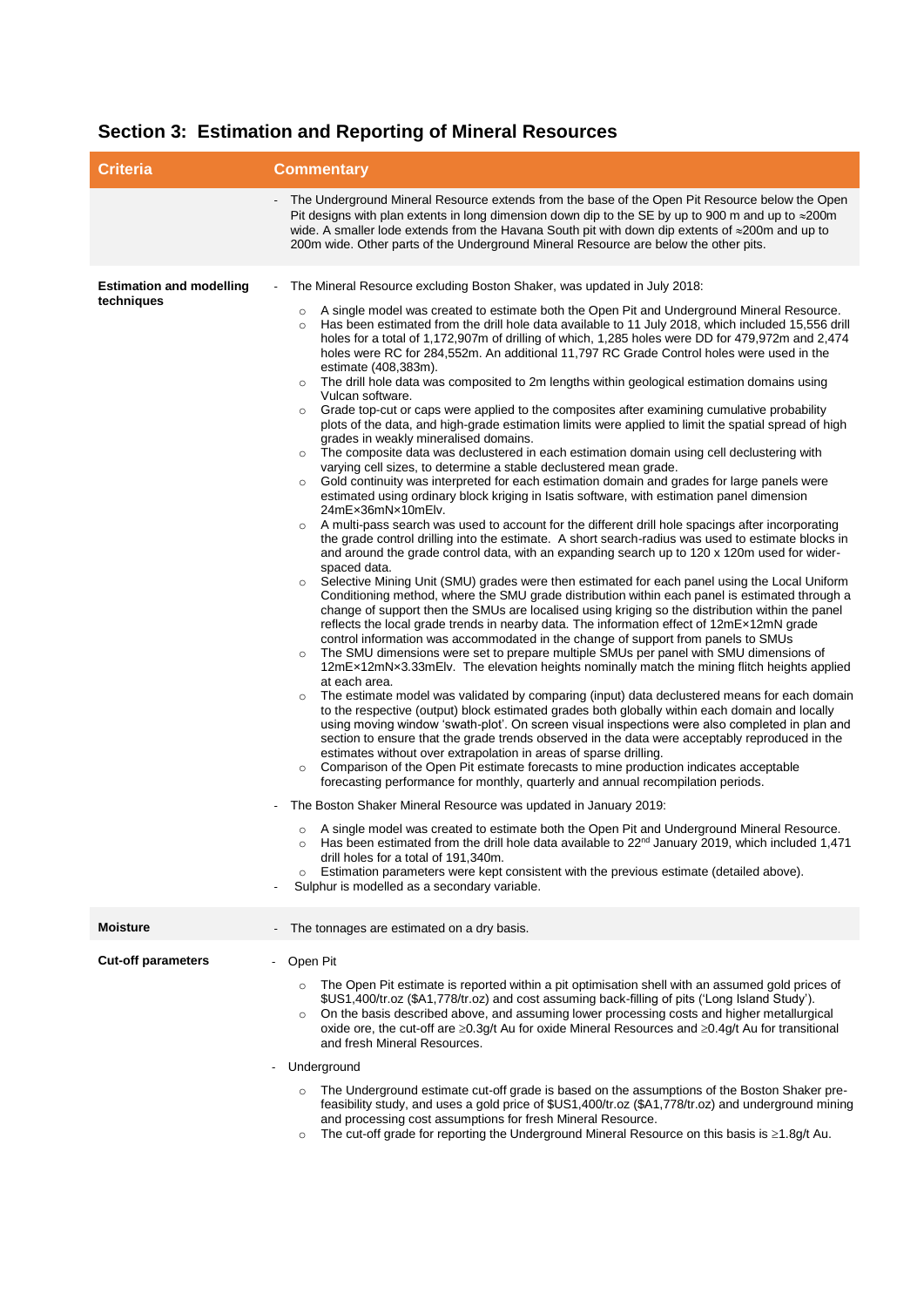# **Section 3: Estimation and Reporting of Mineral Resources**

| <b>Criteria</b>                                | <b>Commentary</b>                                                                                                                                                                                                                                                                                                                                                                                                                                                                                                                                                                                                                                                                                                                                                                                                                                                                                                                                                                                                                                                                                                                                                                                                                                                                                                                                                                                                                                                                                                                                                  |
|------------------------------------------------|--------------------------------------------------------------------------------------------------------------------------------------------------------------------------------------------------------------------------------------------------------------------------------------------------------------------------------------------------------------------------------------------------------------------------------------------------------------------------------------------------------------------------------------------------------------------------------------------------------------------------------------------------------------------------------------------------------------------------------------------------------------------------------------------------------------------------------------------------------------------------------------------------------------------------------------------------------------------------------------------------------------------------------------------------------------------------------------------------------------------------------------------------------------------------------------------------------------------------------------------------------------------------------------------------------------------------------------------------------------------------------------------------------------------------------------------------------------------------------------------------------------------------------------------------------------------|
| <b>Mining factors or</b><br>assumptions        | The mining factors and assumption for the Open Pit Mineral Resource is the current mining method of<br>conventional truck and shovel mining with blasting of 10 m benches in Tropicana and Havana and<br>blasting of 7.5 m benches in Boston Shaker.<br>Open Pit ore is mined in three 1/3 blast height flitches, with ore predefined by 12mEx12mN RC grade<br>control drilling and 1m downhole sampling.<br>The assumed Open Pit mining selectivity are the SMU dimensions assumed for the LUC estimates.<br>The assumption for the Underground Mineral Resource is long-hole open stoping between 25m levels.<br>No Mineral Resource margin (extremal) dilution has been modelled in either estimate.<br>Eventual prospects of economic extraction for the Open Pit resource have been assessed through pit<br>optimisation studies and reporting the Mineral Resource within pit designs and an optimisation shell.<br>The Boston Shaker Underground Mineral Resource is currently the focus of a study into Underground<br>mining.                                                                                                                                                                                                                                                                                                                                                                                                                                                                                                                             |
| <b>Metallurgical factors or</b><br>assumptions | - The ore processing method at Tropicana is well-established with conventional, crushing, grinding then<br>carbon-in-leach extraction of gold followed by electrowinning to produce gold bars.<br>An average metallurgical recovery as described in Section 4 further below, has been assumed for both<br>$\overline{\phantom{a}}$<br>the Open Pit and Underground Mineral Resources based on metallurgical testing completed as part of<br>the Feasibility Study for the Havana Open Pit.                                                                                                                                                                                                                                                                                                                                                                                                                                                                                                                                                                                                                                                                                                                                                                                                                                                                                                                                                                                                                                                                         |
| <b>Environmental factors or</b><br>assumptions | Tropicana Gold mine operates under an environmental management plan that meets or exceeds all<br>statutory and legislative requirements.<br>Mined waste rock is disposed in waste dumps which are progressively rehabilitated as mining<br>progresses with any potentially acid generating waste encapsulated in non-acid generating material.<br>- A tailing storage facility is used to contain and capture process residues.<br>The mine produces rehabilitation plans for ongoing rehabilitation and mine closure plans, and the costs<br>are included in the financial model.                                                                                                                                                                                                                                                                                                                                                                                                                                                                                                                                                                                                                                                                                                                                                                                                                                                                                                                                                                                 |
| <b>Bulk density</b>                            | AngloGold routinely collects in situ bulk density measurements on $\approx$ 10cm long core segments using<br>the Archimedes principle method of dry weight versus weight in water. There are ≈200,000 density<br>measurements in the estimation database with the vast majority (~98%) of measurements from fresh<br>rock and the remainder in the regolith or cover.<br>Measurements are collected over 1m to 5m intervals targeting intervals that are deemed representative<br>of key lithologies in fresh rock. Density has been collected on core within the regolith from 'core-from-<br>surface' drill holes, with the measurement method accounting for voids.<br>Depending on rock type density ranges of 1.89 $t/m3$ to 2.18 $t/m3$ in the saprolite and ranges from<br>2.56t/ $m3$ to 2.96 t/ $m3$ in the transitional and fresh rock domains.<br>Density is estimated by ordinary block kriging in the Mineral Resource estimates apart from a few<br>minor domains with sparse data (such as the regolith), where density is assigned as a mean of the<br>data.                                                                                                                                                                                                                                                                                                                                                                                                                                                                                       |
| <b>Classification</b>                          | - The basis of classification of the Tropicana estimates into different JORC Code confidence categories<br>is drill hole spacing as follows:<br>Open Pit:<br>Measured Mineral Resources: average 25mEx25mN collar spacing<br>$\circ$<br>Indicated Mineral Resources: average 50mEx50mN collar spacing<br>$\circ$<br>Inferred Mineral Resources: average 100mEx100mN collar spacing (or less) when evidence of<br>$\circ$<br>geological or grade continuity is sufficient to support grade estimation.<br>Underground:<br>Measured Mineral Resources: average 12.5mEx12.5mN intercept spacing<br>$\circ$<br>Indicated Mineral Resources: average 25mEx50mN intercept spacing<br>$\circ$<br>Inferred Mineral Resources: average 100mEx100mN collar spacing (or less) when evidence of<br>$\circ$<br>geological or grade continuity is sufficient to support grade estimation.<br>The Underground Mineral Resource is filtered to remove isolated blocks that are unlikely to pay<br>$\circ$<br>for development to be included in the mine plan.<br>AngloGold considers that the Measured Resource support mine planning with a 90% confidence<br>interval of ±15% on tonnage or grade on a quarterly production basis, with Indicated Resources have<br>the same confidence but applicable on an annual production basis.<br>The Competent Person considers this classification takes in to account all relevant factors such as data<br>reliability, confidence in the continuity of geology and grades, and the quality, quantity and distribution<br>of the data. |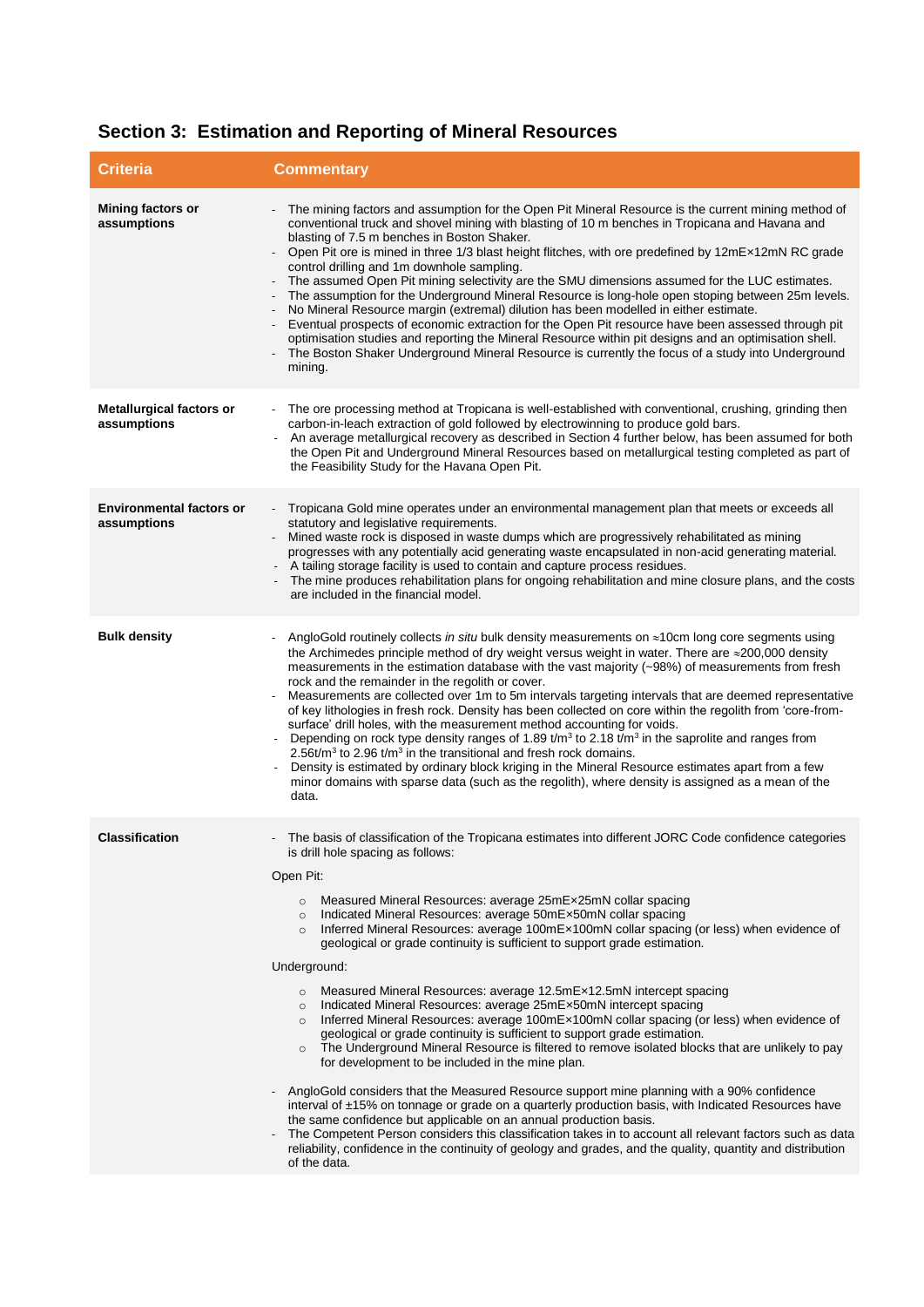### **Section 3: Estimation and Reporting of Mineral Resources**

| <b>Criteria</b>                        | <b>Commentary</b>                                                                                                                                                                                                                                                                                                                                                                                                                                                                                                                                                                                |  |
|----------------------------------------|--------------------------------------------------------------------------------------------------------------------------------------------------------------------------------------------------------------------------------------------------------------------------------------------------------------------------------------------------------------------------------------------------------------------------------------------------------------------------------------------------------------------------------------------------------------------------------------------------|--|
|                                        | - The classification reflects the view of the Competent Person reporting the estimate.                                                                                                                                                                                                                                                                                                                                                                                                                                                                                                           |  |
| <b>Audits or reviews</b>               | The Open Pit estimate methodology was audited by consultant QG in 2007, 2009 and 2011.<br>Consultants Golder Associates audited the 2015 estimate in 2015.<br>Consultants Optiro reviewed and endorsed the Mineral Resource Estimate in November 2017.<br>AngloGold also conducts internal peer reviews on the completion of estimate updates.                                                                                                                                                                                                                                                   |  |
| <b>Relative</b><br>Accuracy/Confidence | - AngloGold has carried out some non-conditional simulation studies to confirm the relationship between<br>drill spacing and 90% confidence interval assumptions and found the study results in agreement with<br>the drill spacing classification criteria described above.<br>The trail grade 10mEx10mN control pattern drilled within an 100mx100m areas during the project<br>Feasibility Study has also confirmed the precision assumptions and confidence the Mineral Resource<br>estimate in that area<br>Mine reconciliation for the life-of-mine to date is satisfactory.<br>$\sim$ $-$ |  |

### **Section 4: Estimation and Reporting of Ore Reserves**

|                                                                              | Criteria                  | <b>Commentary</b>                                                                                                                                                                                                                                                                                                                                                                                                                                                                                                                                                                                                                                                                                                                                                                                                                                                                                                                                                                                                                                                                            |  |
|------------------------------------------------------------------------------|---------------------------|----------------------------------------------------------------------------------------------------------------------------------------------------------------------------------------------------------------------------------------------------------------------------------------------------------------------------------------------------------------------------------------------------------------------------------------------------------------------------------------------------------------------------------------------------------------------------------------------------------------------------------------------------------------------------------------------------------------------------------------------------------------------------------------------------------------------------------------------------------------------------------------------------------------------------------------------------------------------------------------------------------------------------------------------------------------------------------------------|--|
| <b>Mineral Resource estimate</b><br>for conversion to Ore<br><b>Reserves</b> |                           | - The estimate used for the Open Pit Ore Reserves is described in the preceding sections of this JORC<br>table 1.<br>- The estimate used for the Underground Ore Reserve study is the Underground estimate described in<br>the preceding sections of this JORC table 1.<br>The Tropicana Mineral Resource is reported inclusive of the Open Pit and Underground Ore<br>Reserves.                                                                                                                                                                                                                                                                                                                                                                                                                                                                                                                                                                                                                                                                                                             |  |
|                                                                              | <b>Site visits</b>        | The Competent Person(s) for the Ore Reserve visits site several times per year and as such has a<br>good knowledge of the operation and has regular contact with personnel providing key inputs to the<br>estimate.                                                                                                                                                                                                                                                                                                                                                                                                                                                                                                                                                                                                                                                                                                                                                                                                                                                                          |  |
|                                                                              | <b>Study status</b>       | Open Pit<br>Mine design using conventional mining methods and current processing operations confirming<br>$\circ$<br>that the mine plans are technically feasible and economically viable.<br>Underground<br>$\circ$ The level of study for the Underground Ore Reserve estimate is commensurate with industry<br>expectations of a Pre-Feasibility Study as described in the JORC Code, with all material<br>Modifying Factors considered in the Underground Ore Reserve estimate.<br>Mine design using conventional mining methods and current processing operations confirming<br>$\circ$<br>that the mine plans are technically feasible and economically viable.                                                                                                                                                                                                                                                                                                                                                                                                                        |  |
|                                                                              | <b>Cut-off parameters</b> | Pit<br>$\mathcal{L}^{\pm}$<br>The Open Pit estimate cut-off grade is reported within a pit design with an assumed gold price of<br>$\circ$<br>\$US1,100/tr.oz (\$A1,509/tr.oz) and costs assuming back-filling of pits.<br>On the basis described above, the cut-off is $\geq 0.6q/t$ Au for oxide Ore Reserve and $\geq 0.7q/t$ Au for<br>$\circ$<br>transitional and fresh Ore Reserve.<br>Underground<br>The Underground estimate cut-off grade is based on the assumptions of the Boston Shaker pre-<br>feasibility study and the net return of gold produced at the processing plant for each ore type,<br>and uses a gold price of \$US1,100/tr.oz (\$A1,509/tr.oz).<br>The specific cut-offs for reporting the Underground Ore Reserve are $\geq$ 3.17g/t AU for fresh rock.<br>$\circ$<br>- Costs include processing and maintenance fixed and variable costs, general administration costs, ore<br>premium including re-handle and overhaul, closure costs and all non-mining related stay-in-business<br>capital expenses. Underground costs include development and stoping cost. |  |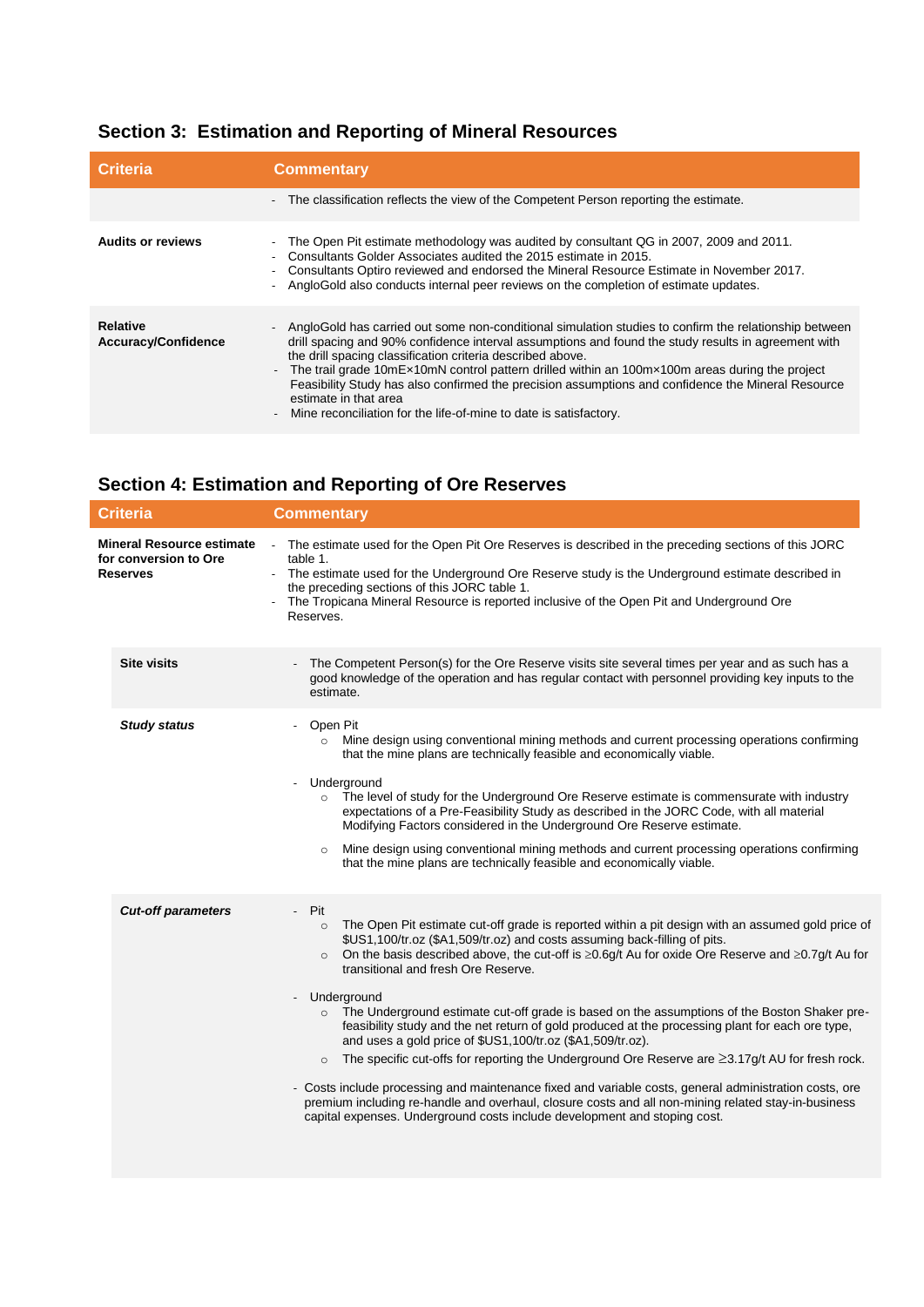| <b>Criteria</b>                                | <b>Commentary</b>                                                                                                                                                                                                                                                                                                                                                                                                                                                                                                                                                                                                                                                                                                                                                                                                                                                                                                                                                                                                                                                                                                                                                                                                                                                                                                                                                                             |  |
|------------------------------------------------|-----------------------------------------------------------------------------------------------------------------------------------------------------------------------------------------------------------------------------------------------------------------------------------------------------------------------------------------------------------------------------------------------------------------------------------------------------------------------------------------------------------------------------------------------------------------------------------------------------------------------------------------------------------------------------------------------------------------------------------------------------------------------------------------------------------------------------------------------------------------------------------------------------------------------------------------------------------------------------------------------------------------------------------------------------------------------------------------------------------------------------------------------------------------------------------------------------------------------------------------------------------------------------------------------------------------------------------------------------------------------------------------------|--|
| <b>Mining factors or</b><br>assumptions        | Open Pit<br>The open cut material is scheduled to be mined using conventional methods using a large<br>$\circ$<br>hydraulic shovel/excavator fleet matched with large rear dump trucks. The pits are designed<br>based on 10.0m to 12.5m benches.<br>Overall Wall angles for the open pit designs range between ~36 degrees for the footwall and 59<br>$\circ$<br>degrees for the hangingwall. Conventional drill and blast techniques are used to break the rock.<br>Within the open pit resource model ore loss and dilution is accounted for in the selectivity of the<br>SMU sizes volume, as such no further factors applied.<br>Underground<br>The underground is designed using conventional longitudinal and transverse stoping method.<br>$\circ$<br>The stopes are designed with a footwall angle of 40 degrees.<br>Planned mining dilution for the underground operation has been designed into the mining<br>$\circ$<br>shapes, with a further 10% unplanned dilution factor applied.<br>New infrastructure appropriate for an underground mine of the size and life of the Underground<br>$\circ$<br>Ore Reserve has been planned and costed.<br>Mining recovery of development ore is assumed to be 100% and production ore is assumed to<br>$\circ$<br>be 95%.<br>Inferred Mineral Resources are excluded from both the Open Pit and the Underground Ore Reserve<br>estimates. |  |
| <b>Metallurgical factors or</b><br>assumptions | The metallurgical process for Tropicana ores is established and is a process flow of crushing (grinding<br>rolls), grinding, and the recovery of gold through carbon-in-leach and electrowinning to produce gold<br>bars.<br>Gold recovery factors are based on extensive metallurgical testing and range from 92.5% recovery in<br>mineralised transported material down to 89.9% recovery in fresh rock.<br>No deleterious elements are present in the ore.<br>In the project Feasibility Study Pilot scale test work was carried out on large diameter (PQ) core<br>collected in a spatially representative manner from the deposit. To date metallurgical recoveries have<br>been consistent with the forecasts from these studies.<br>As a gold mine, the gold doré bars produced are not subject to any specification requirements.                                                                                                                                                                                                                                                                                                                                                                                                                                                                                                                                                     |  |
| <b>Environmental</b>                           | Tropicana Gold mine operates under an environmental management plan that meets or exceeds all<br>statutory and legislative requirements.<br>Rock waste is disposed in waste dumps which are progressively rehabilitated as mining progresses<br>with any potentially acid generating waste encapsulated in non-acid generating material.<br>A tailing storage facility is used to contain and capture process residues.<br>The mine produces rehabilitation plans for ongoing rehabilitation and mine closure plans, and the<br>costs are included in the financial model.                                                                                                                                                                                                                                                                                                                                                                                                                                                                                                                                                                                                                                                                                                                                                                                                                    |  |
| <i><b>Infrastructure</b></i>                   | All processing and support infrastructure is in place as part of the established open pit mine.<br>Underground specific infrastructure is planned to be installed and costed.<br>No other significant infrastructure is anticipated and sustaining capital cost for infrastructure are<br>included in the financial model.                                                                                                                                                                                                                                                                                                                                                                                                                                                                                                                                                                                                                                                                                                                                                                                                                                                                                                                                                                                                                                                                    |  |
| Costs                                          | The capital cost of infrastructure have been provided by suppliers and engineering consultants.<br>Budget level mining operating costs are provided by the mining contractor.<br>- Processing, maintenance and general administration costs have been obtained by the Tropicana<br>budget.<br>- As discussed there are no deleterious elements and as such related costs are not relevant.<br>- The source of \$AU to \$US exchange rates is AngloGold/IGO corporate guidance.<br>- Transportation charges for gold doré bars is relatively minor and are charged on a contract basis with<br>the refinery.<br>- Treatment and refining charges are included in the refining contract and there are no specification ore<br>penalties associated with treatment and refining.<br>- WA State royalties are levied at 2.5% of the value of gold produced.                                                                                                                                                                                                                                                                                                                                                                                                                                                                                                                                       |  |
| <b>Revenue factors</b>                         | - The assumption for gold prices for the Underground Ore Reserve is based on corporate guidance and<br>assessment of historical prices<br>The \$AU to \$US exchange rate is also based on corporate guidance and assessment of historical<br>exchange rates.                                                                                                                                                                                                                                                                                                                                                                                                                                                                                                                                                                                                                                                                                                                                                                                                                                                                                                                                                                                                                                                                                                                                  |  |
| <b>Market assessment</b>                       | The primary product being produced is gold within the same parameters and methods as current<br>operations.<br>- The market is the same as current operations.                                                                                                                                                                                                                                                                                                                                                                                                                                                                                                                                                                                                                                                                                                                                                                                                                                                                                                                                                                                                                                                                                                                                                                                                                                |  |

### **Section 4: Estimation and Reporting of Ore Reserves**